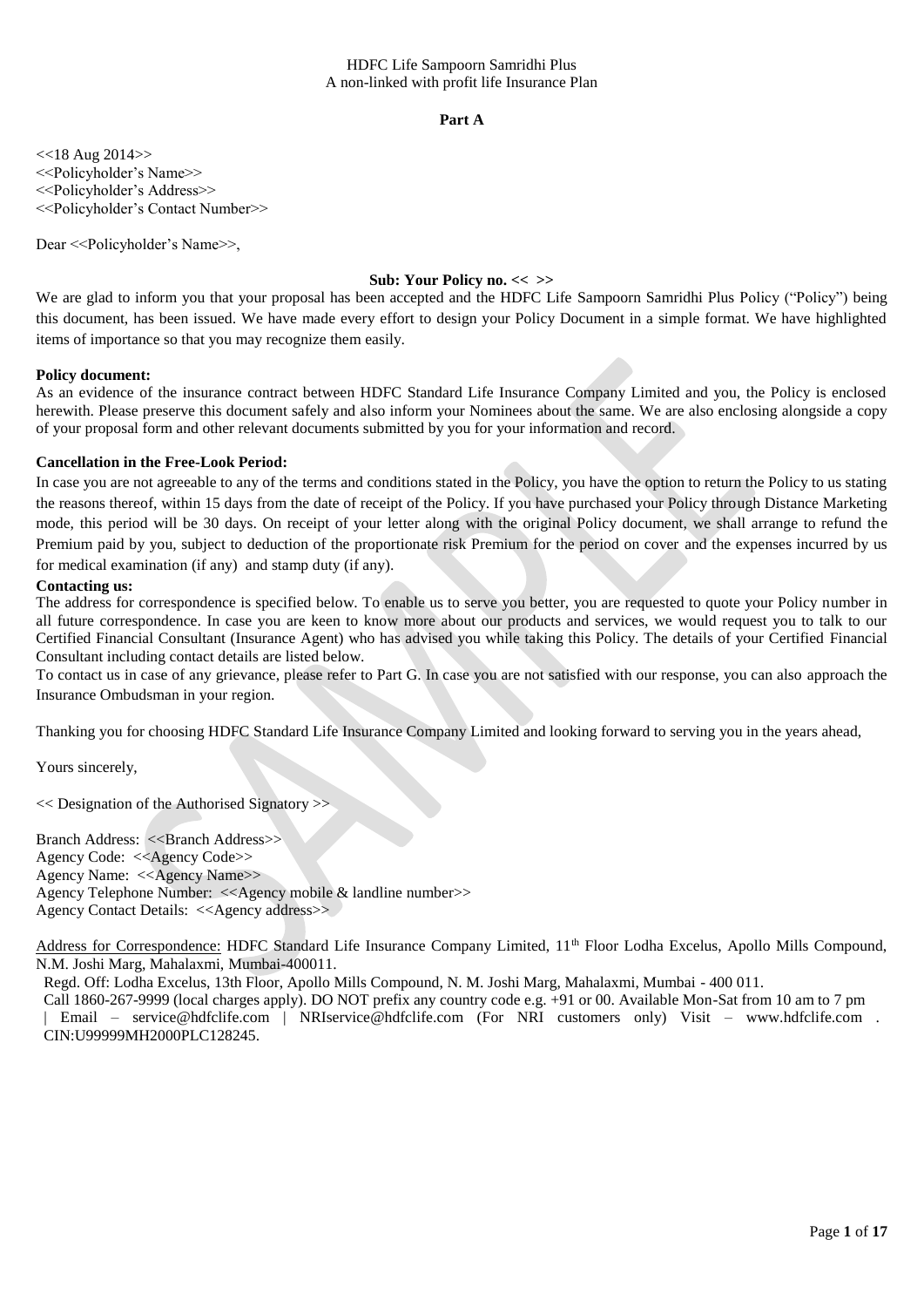## **POLICY DOCUMENT- HDFC Life Sampoorn Samridhi Plus >**

### **Unique Identification Number: <<101N102V02>>**

Your Policy is a participating protection-cum-savings limited pay policy. This document is the evidence of a contract between HDFC Standard Life Insurance Company Limited ('We'/ 'Company') and the Policyholder ('You') as described in the Policy Schedule given below. This Policy is based on the Proposal made by the within named Policyholder and submitted to the Company along with the required documents, declarations, statements, any response given to Short Medical Questionnaire (SMQ) by the Life Assured, applicable medical evidence and other information received by the Company from the Policyholder, Life Assured or on behalf of the Policyholder. This Policy is effective upon receipt and realisation, by the Company, of the consideration payable as First Premium under the Policy. This Policy is written under and will be governed by the applicable laws in force in India and all Premiums and Benefits are expressed and payable in Indian Rupees.

| POLICY SCHEDULE |
|-----------------|
|                 |

**Policy number: << >> Client ID: << >>**

| <b>Policyholder Details</b>                                                  |                                                                      |  |  |  |  |  |  |  |  |
|------------------------------------------------------------------------------|----------------------------------------------------------------------|--|--|--|--|--|--|--|--|
| <b>Name</b>                                                                  | $<<$ >>                                                              |  |  |  |  |  |  |  |  |
| <b>Address</b>                                                               | $<<$ >>                                                              |  |  |  |  |  |  |  |  |
| <b>Life Assured Details</b>                                                  |                                                                      |  |  |  |  |  |  |  |  |
| <b>Name</b>                                                                  | $<<$ >>                                                              |  |  |  |  |  |  |  |  |
| Date of Birth                                                                | $<<$ dd/mm/yyyy >>                                                   |  |  |  |  |  |  |  |  |
| Age on the Date of Risk                                                      | $<<$ >> years                                                        |  |  |  |  |  |  |  |  |
| <b>Commencement</b>                                                          |                                                                      |  |  |  |  |  |  |  |  |
| <b>Age Admitted</b>                                                          | < <yes no="">&gt;</yes>                                              |  |  |  |  |  |  |  |  |
| <b>Policy Details</b>                                                        |                                                                      |  |  |  |  |  |  |  |  |
| <b>Date of Risk Commencement</b>                                             | $<<$ RCD $>>$                                                        |  |  |  |  |  |  |  |  |
| Date of Issue/Inception of Policy                                            | << First Issue Date>>                                                |  |  |  |  |  |  |  |  |
| <b>Premium Due Date(s)</b>                                                   | < <dd month="">&gt;</dd>                                             |  |  |  |  |  |  |  |  |
| <b>Plan Option</b>                                                           | << Endowment/Endowment with Whole Life>>                             |  |  |  |  |  |  |  |  |
| <b>Sum Assured on Maturity</b>                                               | $Rs. \ll \gg$                                                        |  |  |  |  |  |  |  |  |
| <b>Sum Assured on Death</b>                                                  | $Rs. \ll \gg$                                                        |  |  |  |  |  |  |  |  |
| <b>Guaranteed Additions</b>                                                  | << >> % p.a. of Sum Assured on Maturity for the first 5 policy years |  |  |  |  |  |  |  |  |
| <b>Annualised Premium</b>                                                    | $Rs. \ll \gg>$                                                       |  |  |  |  |  |  |  |  |
| <b>Policy Term</b>                                                           | $<<$ >> years                                                        |  |  |  |  |  |  |  |  |
| <b>Premium Paying Term</b>                                                   | $<<$ >> years                                                        |  |  |  |  |  |  |  |  |
| <b>Frequency of Premium Payment</b>                                          | << Annual/Half-yearly/ Quarterly/ Monthly >>                         |  |  |  |  |  |  |  |  |
| <b>Premium per Frequency of Premium</b><br><b>Payment</b>                    | $Rs. \ll \gg$                                                        |  |  |  |  |  |  |  |  |
| <b>Underwriting Extra Premium per</b><br><b>Frequency of Premium Payment</b> | $\mathrm{Rs.} \ll \gg$                                               |  |  |  |  |  |  |  |  |
| <b>Total Premium per Frequency of</b><br><b>Premium Payment</b>              | $\mathrm{Rs.} \ll \gg$                                               |  |  |  |  |  |  |  |  |
| <b>Grace Period</b>                                                          | $<< 15$ (for Monthly mode) 30 (for other modes) $>>$ days            |  |  |  |  |  |  |  |  |
| <b>Final Premium Due Date</b>                                                | $<<$ dd/mm/yyyy >>                                                   |  |  |  |  |  |  |  |  |
| <b>Maturity Date</b>                                                         | $<<$ dd/mm/yyyy $>>$                                                 |  |  |  |  |  |  |  |  |
| Policy issued on the basis of Short<br><b>Medical Questionnaire (SMQ)</b>    | << Yes/No>>                                                          |  |  |  |  |  |  |  |  |

The Premium amount is excluding any Service Tax and other levies leviable on the Premium. Amount of Service Tax and other levies will be charged at actuals as per prevalent rate.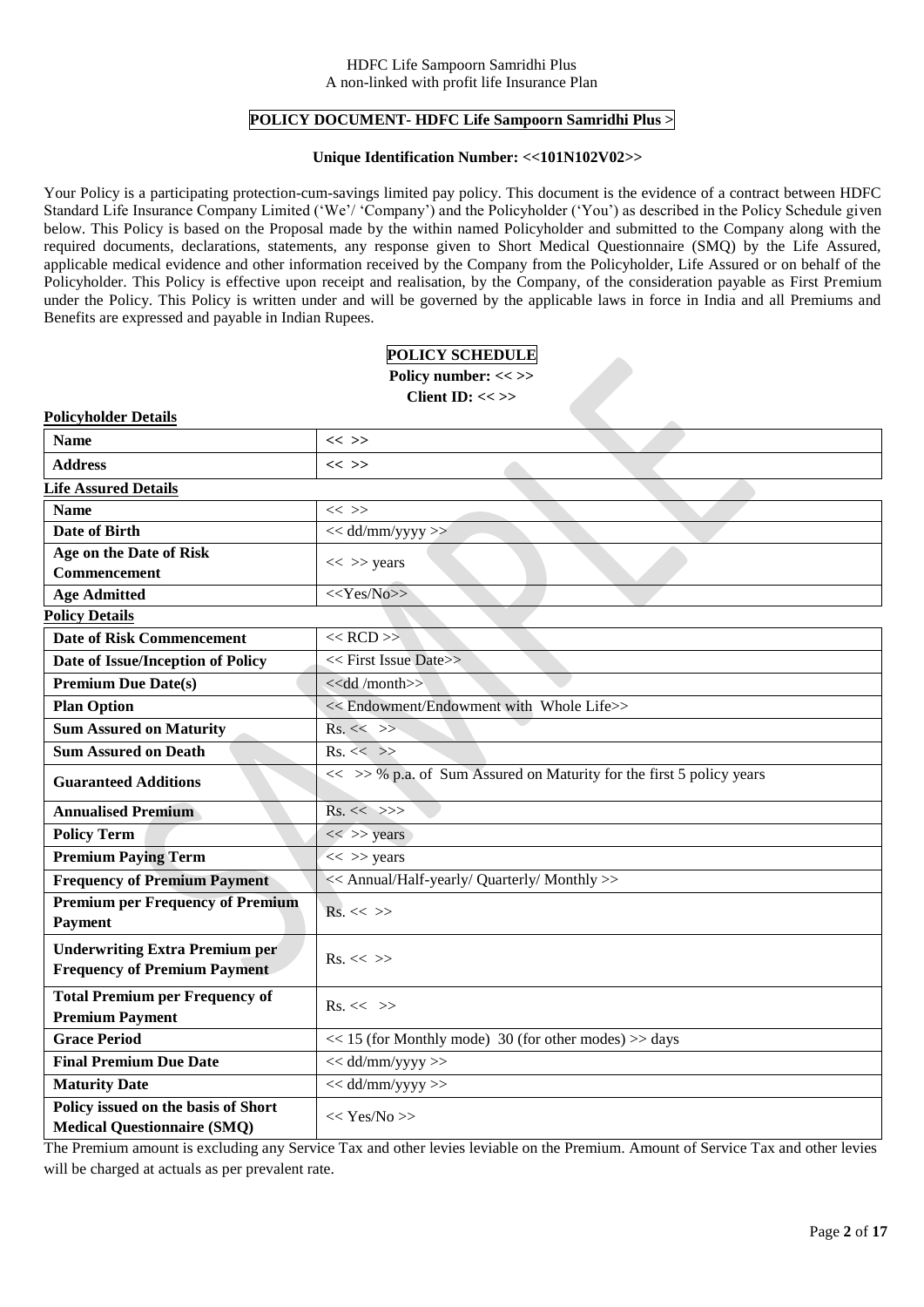# **NOMINATION SCHEDULE**

| <b>Nominee's Name</b>              | $<<$ Nominee-1 $>>$ | $<<$ Nominee-2 $>>$ |
|------------------------------------|---------------------|---------------------|
| Date of Birth of Nominee           | $<<$ dd/mm/yyyy >>  | $<<$ dd/mm/yyyy >>  |
| <b>Nomination Percentage</b>       | $<<$ >> %           | $<<$ >> %           |
| <b>Nominee's Address</b>           | $<<$ >>             | $<<$ >>             |
| <b>Appointee's Name</b>            |                     |                     |
| (Applicable where the Nominee is a |                     | $<<$ >>             |
| minor)                             |                     |                     |
| Date of Birth of Appointee         | $<<$ dd/mm/yyyy >>  |                     |
| <b>Appointee's Address</b>         | $<<$ >>             |                     |

Signed at Mumbai on <<>>

For HDFC Standard Life Insurance Company Limited

Authorised Signatory

In case you notice any mistake, you may return the Policy document to us for necessary correction.

# **SPACE FOR ENDORSEMENTS**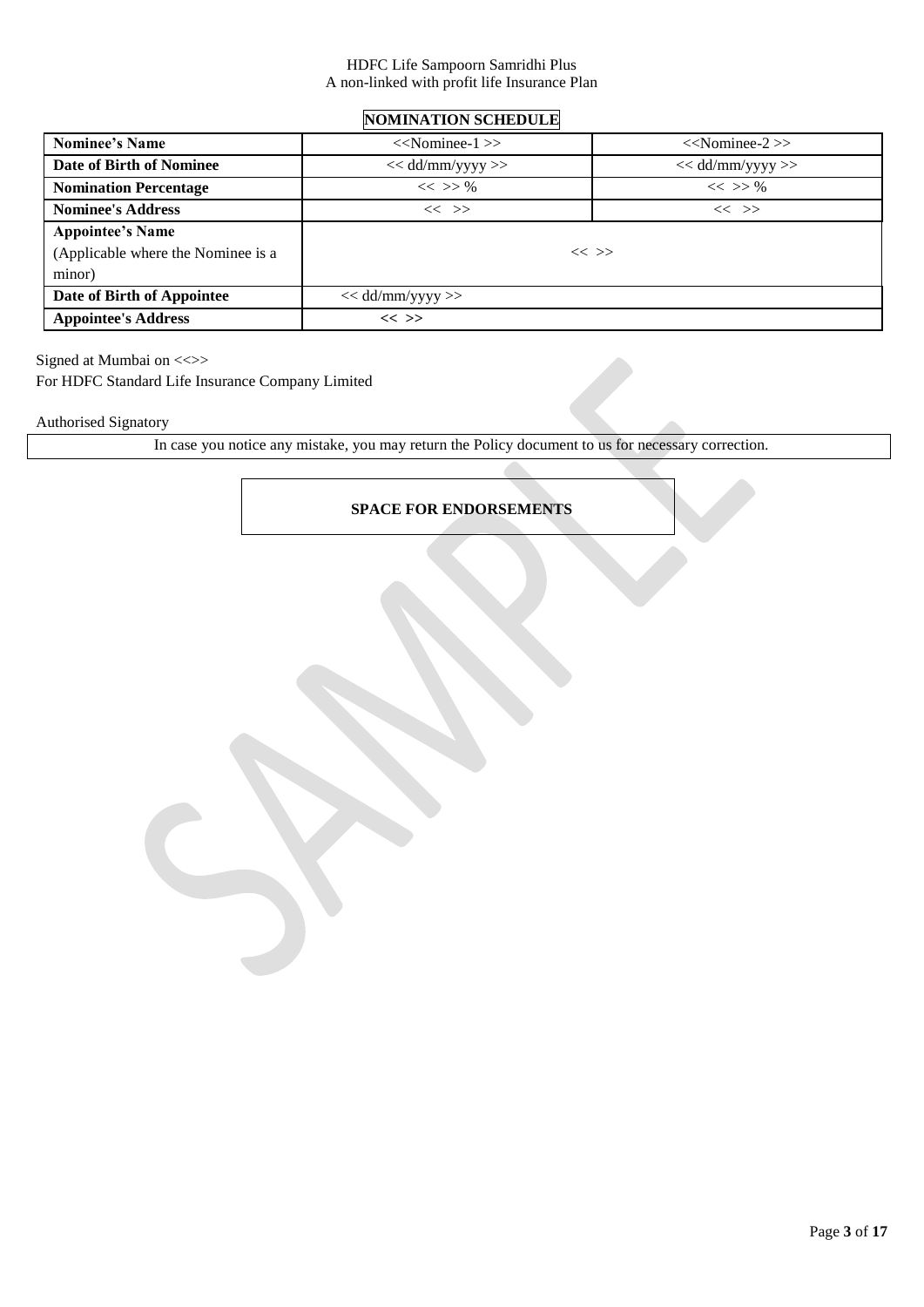#### **Part B**

#### **Definitions**

- 1) *Accident*  means a sudden, unforeseen and involuntary event caused by external, visible and violent means;
- 2) *Accidental Death*  means death by or due to a bodily injury caused by an Accident, independent of all other causes of death. Accidental Death must be caused within 180 days of any bodily injury;
- 3) *Appointee –* means the person named by You and registered with Us in accordance with the Nomination Schedule, who is authorized to receive the Death Benefit under this Policy on the death of the Life Assured while the Nominee is a minor;
- 4) *Assignee*  means the person to whom the rights and benefits under this Policy are transferred by virtue of assignment under section 38 of the Insurance Act, 1938 as amended from time to time;
- 5) *Authority/ IRDAI*  means Insurance Regulatory and Development Authority of India; 6) *Company, company, Insurer, Us, us, We, we, Our, our* – means or refers to HDFC
- Standard Life Insurance Company Limited; 7) *Date of Inception* – means the date, as stated in the Policy Schedule, on which the
- Policy is first issued; 8) *Date of Risk Commencement -* means the date, as stated in the Policy Schedule, on
- which the insurance coverage under this Policy commences; 9) *Frequency of Premium Payment*– means the period, as stated in the Policy Schedule,
- between two consecutive Premium due dates for the Policy;
- 10) *In-force Policy –* means the policy for which all due premiums have been paid as on the date of Surrender;
- 11) *Life Assured* means the person as stated in the Policy Schedule on whose life the contingent events have to occur for the Benefits to be payable. The Life Assured may be the Policyholder;
- 12) *Maturity Date* means the date stated in the Policy Schedule, on which the Policy Term expires and this Policy terminates;
- 13) *Nominee*  means the person named by You and registered with Us in accordance with the Nomination Schedule, who is authorized to receive the Death Benefit under this Policy, on the death of the Life Assured;
- 14) *Policy Anniversary*  means the annual anniversary of the Date of Risk Commencement;
- 15) *Policyholder, You, you, your* means or refers to the Policyholder stated in the Policy Schedule;
- 16) *Policy Term* means the term of the Policy as stated in the Policy Schedule;<br>17) *Premium(s)* means an amount stated in the Policy Schedule, payable by
- *Premium(s )* means an amount stated in the Policy Schedule, payable by You to Us for every Policy Year by the due dates, and in the manner stated in the Policy Schedule, to secure the benefits under this Policy, excluding service tax or any other taxes, cesses or levies;
- 18) *Premium Paying Term –* means the period as stated in the Policy Schedule, in years, over which Premiums are payable;
- 19) *Revival of a Policy*  means restoration of the Policy, which was discontinued due to the non-payment of Premium, by the Company with all the benefits mentioned in the Policy document, with or without rider benefits, if any, upon the receipt of all the Premiums due and other charges/late fee, if any, as per the terms and conditions of the Policy, upon being satisfied as to the continued insurability of the insured on the basis of the information, documents and reports furnished by the Policyholder;
- 20) *Sum Assured on Death*  means the absolute amount assured to be paid on death in accordance with the terms and conditions of the Policy;
- 21) *Sum Assured on Maturity* means the absolute amount of benefit guaranteed to be payable on maturity of the Policy in accordance with the terms and conditions of the Policy;
- 22) *Surrender*  means complete withdrawal/ termination of the entire Policy;
- 23) *Surrender Value*  means an amount, if any, that becomes payable in case of Surrender of the Policy in accordance with the terms and conditions of the Policy.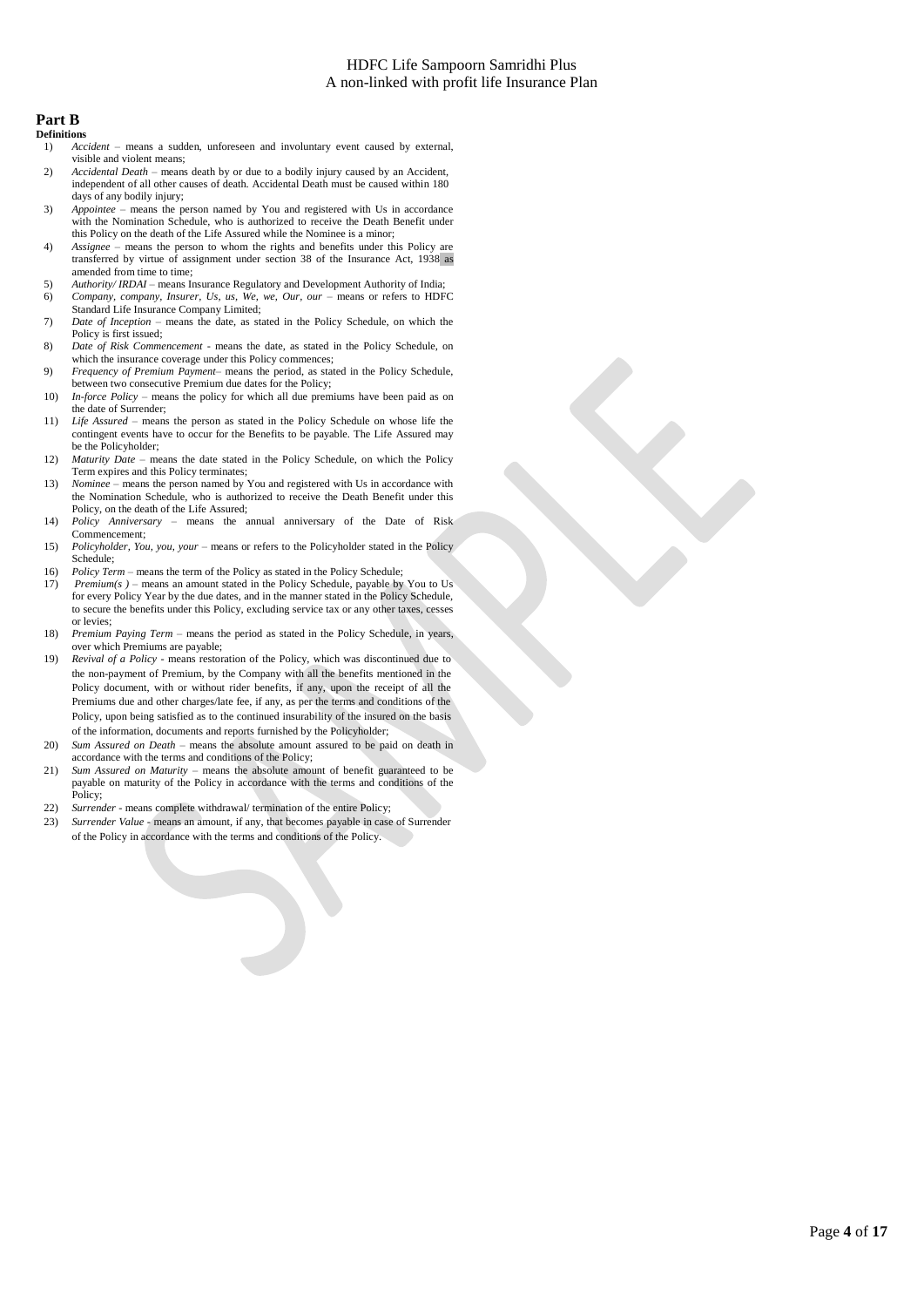### **Part C**

- **1. Benefits:** Maturity Benefit - On survival of the Life Assured till the Maturity Date and provided
- all Premiums which have fallen due are paid, the Maturity Benefit described below is payable.
	- (i) Sum Assured on Maturity,<br>(ii) Accrued Guaranteed Addi
	- Accrued Guaranteed Additions,
	- (iii) Accrued Reversionary Bonuses,
	- (iv) Interim Bonus (if any) and
	- (v) Terminal Bonus (if any).
- (2) *Death Benefit* On death of the Life Assured before the Maturity Date and provided all Premiums which have fallen due are paid, the amount payable shall be the higher of: (i) Sum Assured on Death + Accrued Reversionary Bonuses + Accrued Guaranteed
	- Additions + Interim Bonus (if any) + Terminal Bonus (if any)
	- (ii) 105% of Premiums paid.

Sum Assured on Death shall be the highest of Sum Assured on Maturity, or an absolute amount assured to be paid on death (which in this case is equal to the Sum Assured on Maturity) or 10 times the Annualised Premium for entry age upto 50 years and 7 times Annualised Premium for entry age greater than 50 years.

- (3) In case of Accidental Death of Life Assured aged 18 years or above, before the Maturity Date, an additional Sum Assured on Death will be payable and the Paid-Up Sum Assured on Death shall be payable in case of a paid-up Policy.
- (4) The Death Benefit is subject to the exclusions set out in Part F Clause 3 (Exclusions).
- (5) For the purpose of computation of Annualised Premium for Death Benefit, the Premiums shall exclude any underwriting extra premiums, any loadings for modal premiums and any taxes paid such as Service Tax and other levies.
- (6) In case Endowment Option is selected, upon the payment of the Death Benefit or the Maturity Benefit, the Policy terminates and no further Benefits are payable. In case Endowment with Whole Life Option is chosen at inception, a whole life cover shall be available after the Policy maturity. An additional amount equal to Sum Assured on Maturity shall be payable upon the death of the Life Assured after the Policy maturity or upon the Life Assured surviving up to age 100 years, whichever is earlier. Upon this payment the Policy terminates and no further benefits are payable.
- (7) For a Paid-up Policy, the Death Benefit and Maturity Benefit payable shall be as described in Part D Clause 2 (Lapsed Policies and Paid-Up Policies).
- (8) The recipients of Benefits under this Policy shall be as specified below:
	- (i) Death Benefit shall be payable to the registered Nominee(s), if the Policyholder and the Life Assured are the same; or to the Policyholder if the Life Assured is other than the Policyholder.
	- All other Benefits shall be payable to the Policyholder.
	- (iii) If the Policy has been assigned, all Benefits shall be payable to the Assignee under absolute assignment.
- (9) Risk cover starts from date of commencement of policy for all lives including minors.

#### **2. Payment and cessation of Premiums**

- (1) The first Premium must be paid along with the submission of your completed application. Subsequent Premiums are due in full on the due dates as per the Frequency of Premium Payment set out in your Policy Schedule.
- (2) Premiums under the Policy can be paid on yearly, half-yearly, quarterly or monthly basis as per the chosen Frequency of Premium Payment and as set out in the Policy Schedule or as amended subsequently.
- (3) If you have chosen monthly Frequency of Premium Payment, we may collect first 3 months Premium along with the proposal form.
- (4) The Premiums that fall due in the same financial year can be paid in advance. If the policyholder opts for the monthly frequency of Premium Payment, we shall accept three months premiums in advance on the date of commencement of policy, as a prerequisite to allow monthly mode of premium payment.
- (5) Any Regular Premiums paid before the Due Date will be deemed to have been received on the Due Date for that Regular Premium.
- (6) A grace period of not more than 30 days, where the mode of payment of Premium is other than monthly mode, and not more than 15 days in case of monthly mode, is allowed for the payment of each renewal Premium after the first Premium. We will not accept part payment of the Premium.
- (7) If any Premium remains unpaid after the expiry of the grace period, your Policy may lapse or become Paid-Up, as described in Part D Clause 2, with effect from the due date of the first unpaid Premium. In that event, the Benefits under such Policy shall be payable in accordance with Part D Clause 2 as stated below.
- (8) Premiums are payable by You without any obligation on us to issue a reminder notice to You.
- (9) Where the Premiums have been remitted otherwise than in cash, the application of the Premiums received is conditional upon the realization of the proceeds of the instrument of payment, including electronic mode.
- (10) The Benefits payable under this Policy will be paid after deduction of the Premium fallen due during the then current Policy year, if such Premium has remained unpaid.
- (11) If you suspend payment of Premium for any reason whatsoever, Part D Clause 2(Lapsed Policies and Paid –Up Policies) may apply and we shall not be held liable for any loss of Benefits.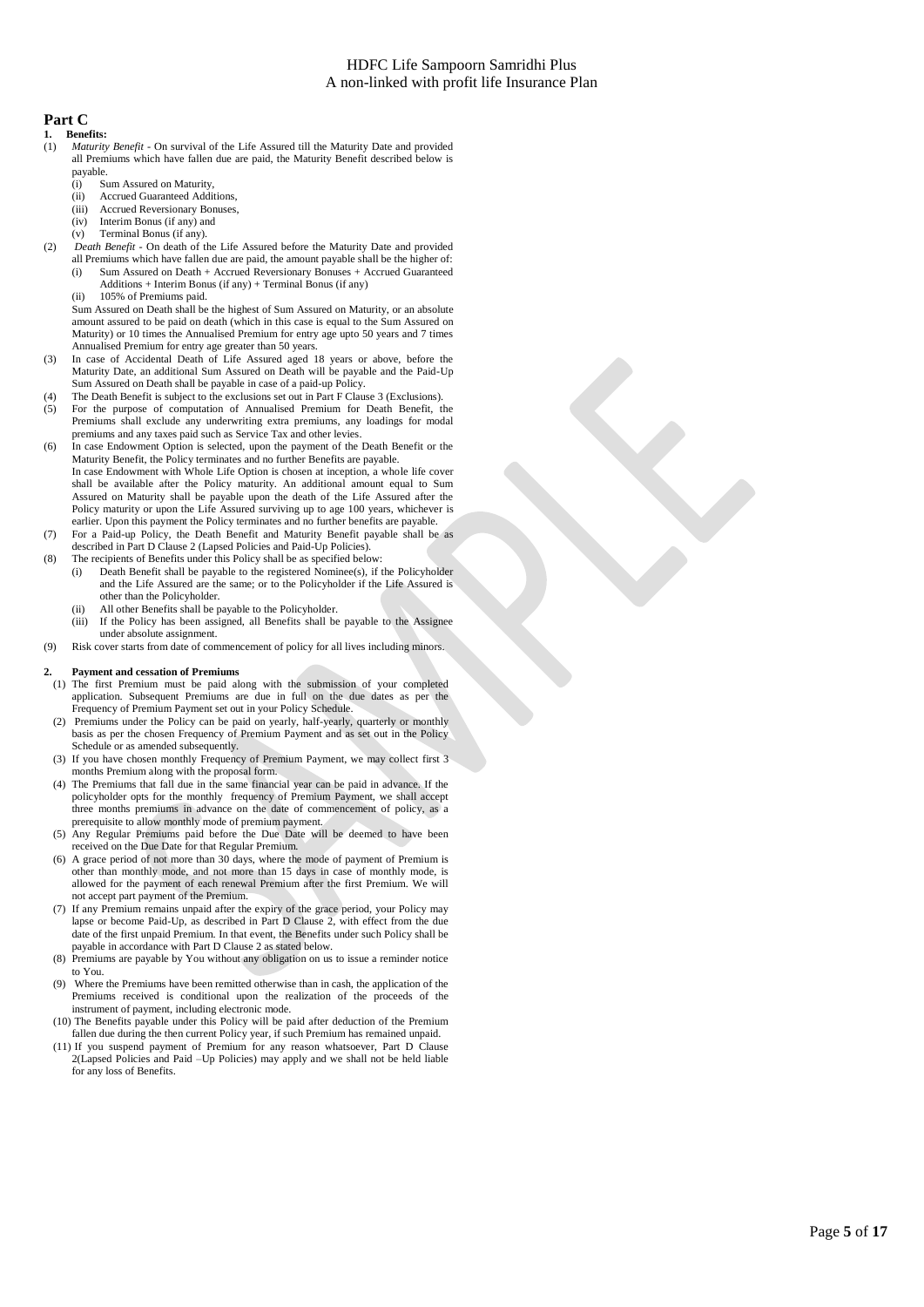#### **Part D**

- **1. Surrender Value**
- The Policy will acquire a minimum Guaranteed Surrender Value (GSV) upon the payment of full Premium for the first two (2) Policy years.
- (1) The minimum GSV shall be the sum of Surrender Value of Premiums and the Surrender Value of any bonuses and guaranteed additions, already accrued to the Policy.
- (2) The Surrender Value of Premiums shall be determined as the applicable GSV factors on Premiums paid at the time of Surrender multiplied to the total Premiums paid to date. The Premium is excluding any taxes paid or any extra premiums paid.
- (3) The Surrender Value of the bonuses/additions shall be determined as the applicable GSV factors on bonuses/additions at the time of Surrender multiplied to the bonuses/additions already accrued to the Policy.
- (4) The GSV factors applicable for Premiums paid, accrued guaranteed additions and accrued bonuses are as specified in Appendix 1.
- (5) The Surrender Value shall be higher of the GSV and the Special Surrender Value (SSV). For details of SSV, please refer to Appendix 2.
- (6) For the purpose of calculation of Surrender Value, Premium will exclude any taxes paid or any extra Premiums paid.

#### **2. Lapsed Policies and Paid-Up policies**

- (1) If any Premium remains unpaid after the expiry of the grace period and your Policy has not acquired a minimum Guaranteed Surrender Value, your Policy's status will be altered to lapsed status and the cover will cease.
- (2) No Benefits shall be payable under a lapsed Policy.
- (3) If any Premium remains unpaid after the expiry of the grace period and your Policy has acquired a minimum Guaranteed Surrender Value, your Policy's status will be altered to paid-up status.
- (4) Once your Policy is altered to paid-up status, the Sum Assured on Death/Maturity will reduce to paid-up Sum Assured on Death/Maturity, paid-up guaranteed additions and bonuses accrued till the date of becoming paid-up. Your Policy will cease to qualify for addition of any future bonuses. The guaranteed additions shall be reduced by multiplying the additions payable during the Policy Term by the ratio of the Premiums paid to the Premiums payable under the Policy. Simple Reversionary Bonus accrued to the Policy at the date the Policy is made paid-up will continue to remain attached. Accidental death benefit will be an additional sum equal to paid-up Sum Assured on Death.
- (5) The paid-up Sum Assured on Death will be calculated as the Sum Assured on Death multiplied by the ratio of the Premiums paid to the Premiums payable under the Policy.
- (6) The paid-up Sum Assured on Maturity will be calculated as the Sum Assured on Maturity multiplied by the ratio of the Premiums paid to the Premiums payable under the Policy.
- (7) A lapsed or paid-up Policy may be revived subject to the terms and conditions as described under Part D Clause 3.
- (8) The Maturity Benefit for a paid-up Policy shall be as follows:
	- (i) Paid up Sum Assured,
	- (ii) Paid-up Guaranteed Additions, and
- (iii) Reversionary Bonuses accrued under the Policy before it became paid-up.
- (9) The Death Benefit for a paid-up Policy shall be

Paid-Up Sum Assured on Death + Paid-up Guaranteed Additions + Accrued Reversionary Bonuses or 105% of Premiums paid whichever is higher.

The Paid-up Sum Assured on Death shall be computed by multiplying the Sum Assured on Death by the ratio of the Premiums paid to the Premiums payable under the Policy. Accrued Reversionary Bonus refers to the bonus accrued to the Policy before it became paid-up.

- (10)In case if the Endowment with Whole Life Option is chosen and the Policy has status, an additional amount equal to Paid-up Sum Assured on Maturity shall be payable upon the death of the Life Assured after the Policy maturity or upon the Life Assured surviving up to age 100, whichever is earlier.
- (11)For the purpose of computation of Death Benefit, the Premiums shall exclude any underwriting extra Premiums, any loadings for modal Premiums and any taxes paid such as Service Tax and other levies.

#### **3. Revival of the Policy**

If your Policy has been paid-up or lapsed, it may be revived subject to the IRDA(Non-Linked Insurance Products) Regulations, 2013 as amended from time to time and the terms and conditions that we may specify from time to time. Currently, the application for the revival should be made within two years from the due date of the first unpaid Premium and before the expiry of the Policy Term. The Revival of a Policy will be subject to satisfactory evidence of continued insurability of the Life Assured and payment of outstanding Premiums with interest. Once the Policy is revived, you are entitled to receive all contractual Benefits.

#### **4. Alterations**

No alterations are permissible under the Policy except change in Frequency of Premium Payment.

#### **5. Bonus & Guaranteed Additions**

- (1) Bonuses will be allocated through the simple reversionary bonus method by distribution of the surplus on the basis of actuarial valuation of assets and liabilities at the end of the financial year. The simple reversionary bonus rate is expressed as a percentage of the Sum Assured on Maturity as declared from time to time. No guarantee shall be applicable to the declaration of future rates of reversionary bonus.
- (2) Subject to Premiums being paid as and when due under the Policy, the Policyholder shall receive at Maturity Guaranteed Additions accrued at the end of every Policy year for the first 5 policy years.
- (3) Where applicable, an interim bonus may be payable on a claim. Additionally, at the discretion of the Company and based on experience, terminal bonus may be declared at the end of the Policy Term.
- **6. Loans**

Once a Policy has acquired a Surrender Value, loans will be permitted on this product to the Policyholder against the security of the Surrender Value of the Policy, subject to such terms and conditions as the Company may specify from time to time. The rate of interest payable on such loan amount shall be as prescribed by the Company at the time of granting the loan. Currently, the interest rate on loans is 10.5% p.a. The current terms and conditions are stated below:

(1) The Policyholder should be at least 18 years of age at the time of requesting the loan; (2) The loan amount will be subject to maximum 80% of the Surrender Value.<br>  $7.$  Free Look Cancellation

#### **7. Free Look Cancellation**

In case the Policyholder is not agreeable to any of the terms and conditions stated in the Policy, the Policyholder has an option to return the Policy to the Company stating the reasons thereof, within 15 days from the date of receipt of the Policy. If the Policy has been purchased through Distance Marketing mode, this period will be 30 days. On receipt of the Policyholder's letter along with the original Policy document, the Company shall arrange to refund the Premium paid, subject to deduction of the proportionate risk Premium for the period on cover and the expenses incurred by the Company for medical examination (if any) and stamp duty (if any).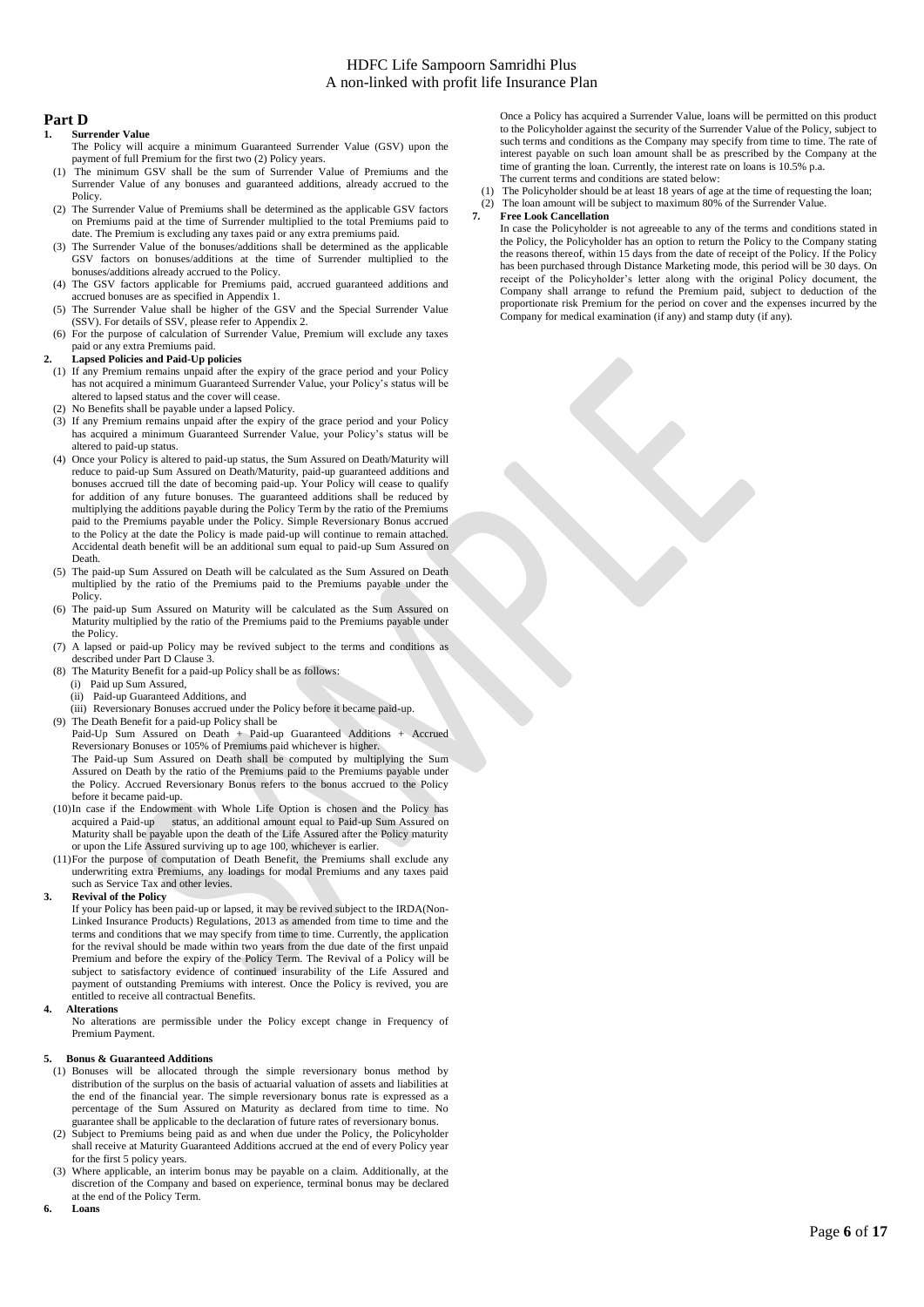# **Part E**<br>1. Add

#### **1. Additional Servicing Charges**

- Any additional servicing request initiated by the Policyholder will attract a charge of Rs. 250 per request. This charge may be increased with prior approval from IRDAI and is subject to a cap of Rs 500. The list of additional services eligible under this product is given below. Any administrative servicing that we may introduce at a later date would be included to this list:
- i. Cheque bounce/cancellation of cheque.
- ii. Request for duplicate documents such as duplicate policy document etc.
- iii. Failure of ECS/SI due to an error at Policyholder's end.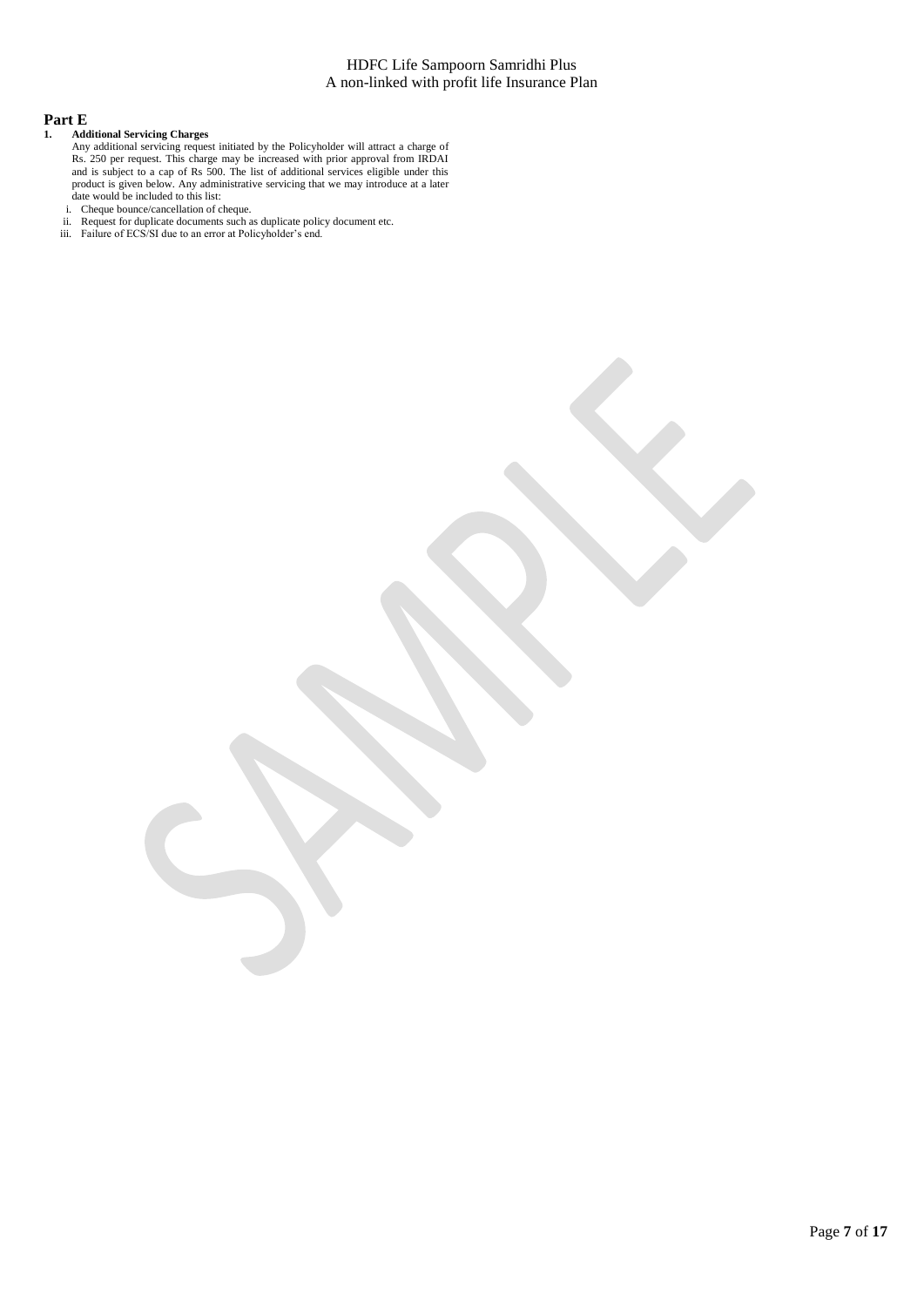#### **Part F**

### (1) **Nomination**

- The Policyholder can nominate a person/ persons in accordance with Section 39 of the Insurance Act, 1938 as amended from time to time. Simplified version of the provisions of Section 39 is enclosed in Annexure II for reference.
- (2) **Assignment**
	- The Policyholder can assign or transfer of a policy in accordance with Section 38 of the Insurance Act, 1938 as amended from time to time. Simplified version of the provisions of Section 38 is enclosed in Annexure I for reference
- (3) **Exclusions**
	- (1) Suicide claim provisions
		- In case of death due to suicide, within 12 months;
		- a) From the Date of Inception of the Policy, the Nominee of the Policyholder shall be entitled to 80% of the Premiums paid, provided the Policy is in-force.
		- b) From the date of Revival of the Policy, the Nominee of the Policyholder shall be entitled to an amount which is higher of 80% of the Premiums paid till the date of death or the Surrender Value as available on the date of death.
	- (2) Exclusions, if any (e.g. occupational hazard ,travel)
	- a)We will not pay the additional Sum Assured on Death in case of Accidental Death, if death is caused directly or indirectly from any of the following:
		- (i) Intentionally self-inflicted injury or suicide, irrespective of mental condition. (ii) Alcohol or solvent abuse, or the taking of drugs except under the direction of
		- a registered medical practitioner. (iii) Taking part or practising for any hazardous hobby, pursuit or race unless
		- previously agreed to by us in writing (iv) War, invasion, hostilities (whether war is declared or not), civil war,
		- rebellion, revolution or taking part in a riot or civil commotion. (v) Taking part in any flying activity, other than as a passenger in a commercially licensed aircraft.
	- (vi) Taking part in any act of a criminal nature with criminal intent.
- (4) **Age Admitted**
	- The Company has calculated the Premiums under the Policy on the basis of the age of the Life Assured as declared in the Proposal. In case You have not provided proof of age of the Life Assured with the Proposal, You will be required to furnish such proof of age of the Life Assured as is acceptable to us and have the age admitted. In the event the age so admitted ("Correct Age") during the Policy Term is found to be different from the age declared in the Proposal, without prejudice to our rights and remedies including those under the Insurance Act, 1938, as amended from time to time, we shall take one of the following actions (i) if the Correct Age makes the Life Assured ineligible for this Policy, we will offer him suitable plan as per our underwriting norms. If you do not wish to opt for the alternative plan or if it is not possible for us to grant any other plan, the Policy will stand cancelled from the date of issuance and the Premiums paid under the Policy will be returned subject to the deduction of expenses incurred by the Company and the Policy will terminate thereafter; or (ii) if the Correct Age makes the Life Assured eligible for the Policy, the difference between the revised Premium, as per the Correct Age and the original Premium, with interest, will be due on the next Policy Anniversary date and the revised Premium will continue for the rest of the Premium Payment Term. The provisions of Section 45 of the Insurance Act, 1938, as amended from time to time, shall be applicable.

#### (5) **Incorrect Information and Non-Disclosure**

Fraud, misrepresentation and forfeiture would be dealt with in accordance with provisions of Section 45 of the Insurance Act 1938 as amended from time to time. Simplified version of the provisions of Section 45 is enclosed in Annexure III for reference.

#### (6) **Policy on the life of a Minor**

Where the Policy has been taken for the benefit of the Life Assured who is a minor, the Policy shall automatically vest to the Life Assured on his attaining majority.

#### (7) **Service Tax and other levies**

As per the current laws, Service Tax amd other levies are applicable on life insurance Premium and is payable in addition to the Premium amount specified in the Policy Schedule. Any other indirect tax, statutory levy or duty leviable in future including changes in the rate of any of the above may become payable by you by any method we deem appropriate including by levy of an additional monetary amount in addition to the Premium.

#### (8) **Pre-requisites for payment of Benefits**

(1)*Maturity Benefit* - The Maturity Benefit will be paid if and only if

- (i) The Policy has matured and the Life Assured is alive on the Maturity Date,
- (ii) No claim has been made on the Policy,
- (iii) The Policy has not been surrendered, cancelled or terminated; and
- (iv) All relevant documents including the original Policy document in support of your claim have been provided to the Company.

#### (2)*Death Benefit -* The Benefit will be paid if and only if

- (i) The death of the Life Assured has occurred before the Maturity Date,
- (ii) The Policy provisions specified in Part F Clause 3(Exclusions) and Clause 5 (Incorrect Information and Non Disclosure) are not attracted,
- (iii) The Policy has not been surrendered or cancelled or terminated; and
- (iv) All relevant documents in support of the claim have been provided to the Company. These would normally include the following:
	- a) Fully completed claim form (including NEFT),<br>b) Original Policy document.
	- b) Original Policy document,
	- c) Original or certified copy of death registration certificate,<br>d) Original or certified copy of certificate of doctor certifyin
	- Original or certified copy of certificate of doctor certifying death, e) Original or certified copy of medical reports at the time of death and past medical records,
- f) Claimant's identity and residence proof, and
- (v) Further, in case of Accidental Death, Originals or certified copy of Police records and Post Mortem Report would normally need to be submitted to the Company.
- (vi) Depending on the circumstances of the death, further documents may be called for as we deem fit.
- (vii) The claim is required to be intimated to us within a period of three years from the date of death. However, we may condone the delay in claim intimation, if any, where the delay is proved to be for reasons beyond the control of the claimant.
- (9) **Modification, Amendment, Re-enactment of or to the Insurance laws and rules, regulations, guidelines, clarifications, circulars etc. thereunder** 
	- (1) This Policy is subject to (i) The Insurance Act 1938, Amendments, modifications (including re-enactment) as may be made from time to time, and
	- (ii) Other such relevant Regulations, Rules, Laws, Guidelines, Circulars, Enactments etc as may be introduced thereunder from time to time
	- (2) We reserve the right to change any of these Policy Provisions / terms and conditions in accordance with changes in applicable Regulations or Laws or if it becomes impossible or impractical to enact the provision / terms and conditions.
	- We are required to obtain prior approval from the IRDAI before making any material changes to these provisions, except for changes of regulatory / statutory nature.
	- We reserve the right to require submission by You of such documents and proof at all life stages of the Policy as may be necessary to meet the requirements under Antimoney Laundering/Know Your Customer norms and as may be laid down by IRDAI and other regulators from time to time.
- (10) **Jurisdiction:** 
	- This Policy shall be governed by the laws of India and the Indian Courts shall have jurisdiction to settle any disputes arising under the Policy.

#### (11) **Notices**

Any notice, direction or instruction given to Us, under the Policy, shall be in writing and delivered by hand, post, facsimile or from registered electronic mail ID to: HDFC Standard Life Insurance Company Limited, 11<sup>th</sup> Floor, Lodha Excelus, Apollo Mills Compound, N.M. Joshi Marg, Mahalaxmi, Mumbai - 400011.

Registered Office: Lodha Excelus, 13th Floor, Apollo Mills Compound, N.M. Joshi Marg, Mahalaxmi, Mumbai - 400011.

Helpline number: 18602679999 (Local charges apply)

E-mail[: service@hdfclife.com](mailto:service@hdfclife.com)

Or such other address as may be informed by Us.

Similarly, any notice, direction or instruction to be given by Us, under the Policy, shall be in writing and delivered by hand, post, courier, facsimile or registered electronic mail ID to the updated address in the records of the Company.

You are requested to communicate any change in address, to the Company supported by the required address proofs to enable the Company to carry out the change of address in its systems. The onus of intimation of change of address lies with the Policyholder. An updated contact detail of the Policyholder will ensure that correspondences from the Company are correctly addressed to the Policyholder at the latest updated address.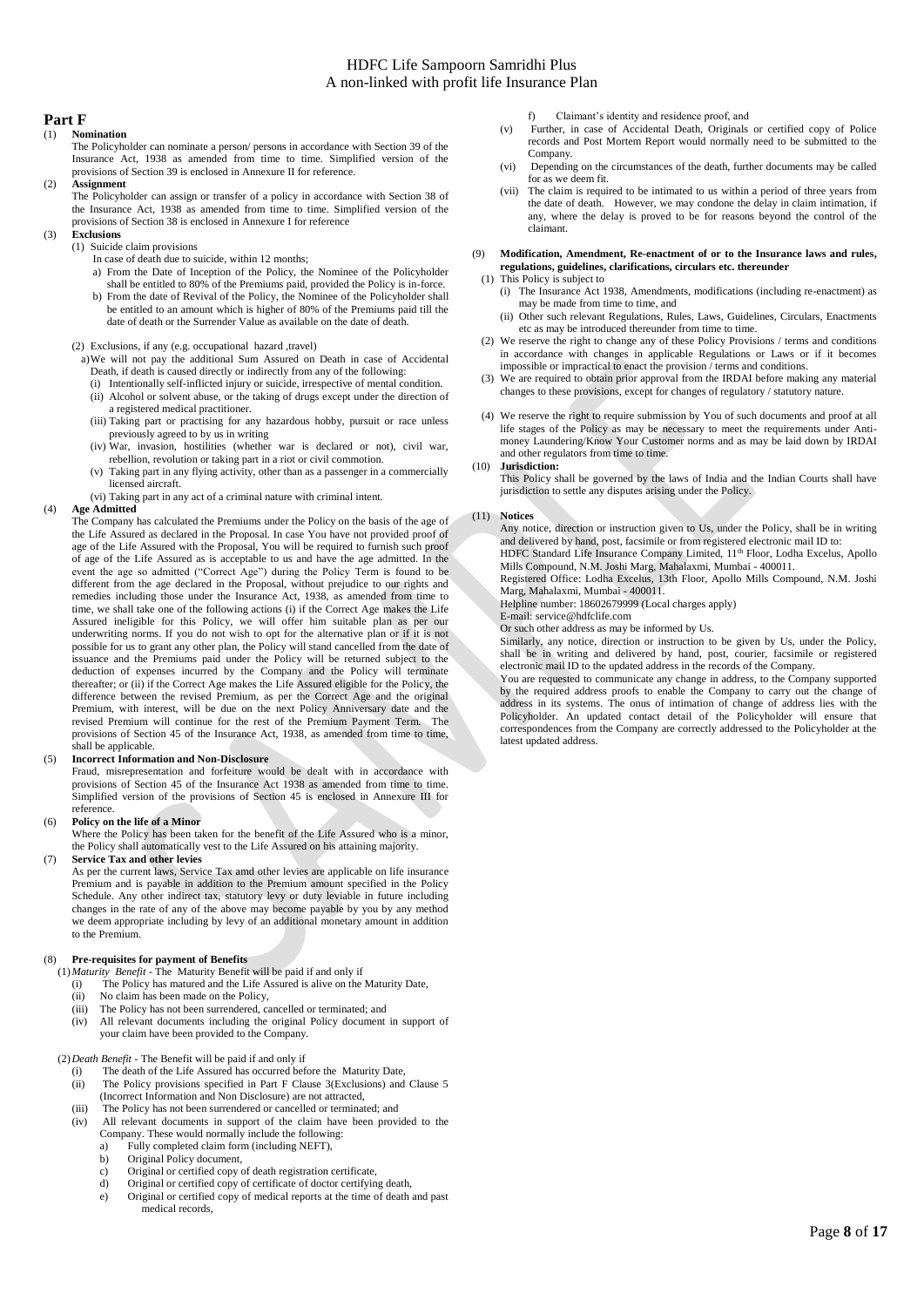#### **Part G**

- **1. Complaint Resolution Process**  The customer can contact us on the below mentioned address in case of any complaint/ grievance: Grievance Redressal Officer
	- HDFC Standard Life Insurance Company Limited 11th Floor, Lodha Excelus, Apollo Mills Compound, N. M. Joshi Marg, Mahalaxmi, Mumbai, Maharashtra - 400011 Helpline number: 18602679999 (Local charges apply)
	- E-mail: service@hdfclife.com ii. All grievances (Service and sales) received by the Company will be responded to within the prescribed regulatory Turn Around Time (TAT) of 14 days.
	- iii. Written request or email from the registered email id is mandatory.
- iv. If required, we will investigate the complaints by taking inputs from the customer over the telephone or through personal meetings. v. We will issue an acknowledgement letter to the customer within 3 working days of
- the receipt of complaint. vi. The acknowledgement that is sent to the customer has the details of the complaint
- noumber, the Policy noumber and the Grievance Redressal Officer's name who will be handling the complaint of the customer.
- vii. If the customer's complaint is addressed within 3 days, the resolution communication will also act as the acknowledgment of the complaint.
- viii. The final letter of resolution will offer redressal or rejection of the complaint along with the reason for doing the sameso.
- ix. In case the customer is not satisfied with the decision sent to him or her, he or she may contact our Grievance Redressal Officer within 8 weeks of the receipt of the communication at any of the touch points mentioned in the document, failing which, we will consider the complaint to be satisfactorily resolved.
- x. The following is the escalation matrix in case there is no response within the prescribed timelines or if you are not satisfied with the response. The number of days specified in the below- mentioned escalation matrix will be applicable from the date of escalation.

| Level                                                   | Designation                                                                                  | <b>Response Time</b> |
|---------------------------------------------------------|----------------------------------------------------------------------------------------------|----------------------|
| 1st Level                                               | Sr. Manager - Customer Relations                                                             | 10 working days      |
| 2nd Level (for response not<br>received from Level 1)   | Vice President - Customer Relations                                                          | 10 working days      |
| Final Level (for response<br>not received from Level 2) | Sr. Vice President and Head Customer<br>Relations & Principal Grievance<br>Redressal Officer | 3 working days       |

xi. If you are not satisfied with the response or do not receive a response from us within 14 days, you may approach the Grievance Cell of IRDAI on the following contact details:

IRDAI Grievance Call Centre (IGCC) TOLL FREE NO:155255

Email ID: complaints@irda.gov.in

Online- You can register your complaint online at http://www.igms.irda.gov.in/

Address for communication for complaints by fax/paper: Consumer Affairs Department Insurance Regulatory and Development Authority of India 9th floor, United India Towers, Basheerbagh Hyderabad – 500 029, Telangana State (India) Fax No: 91- 40 – 6678 9768

- **2.** In the event you are dissatisfied with the response provided by us, you may approach the Insurance Ombudsman in your region. The contact details of the Insurance Ombudsman are provided below.
- A. Details and addresses of Insurance Ombudsman Office of the Ombudsman Contact Details Areas Areas Areas Areas Areas Areas Areas Areas Areas Areas Areas Areas Areas Areas Areas Areas Areas Areas Areas Areas Areas Areas Areas Areas Areas Areas Areas Areas Areas Areas Areas Areas Areas Areas Ar Jurisdiction AHMEDABAD Office of the Insurance Ombudsman, 2nd floor, Ambica House, Near C.U. Shah College, 5, Navyug Colony, Ashram Road, Ahmedabad – 380 014. Tel.: 079 - 27546150 / 27546139 Fax: 079 – 27546142 Email: bimalokpal.ahmedabad@gbic.co.in Gujarat , Dadra & Nagar Haveli, Daman and Diu BHOPAL Office of the Insurance Ombudsman, Janak Vihar Complex, 2nd Floor, 6, Malviya Nagar, Opp. Airtel Office, Near New Market, Bhopal – 462 003. Tel.: 0755 - 2769201 / 2769202 Fax: 0755 – 2769203 Email: bimalokpal.bhopal@gbic.co.in Madhya Pradesh & Chhattisgarh BHUBANESHWAR Office of the Insurance Ombudsman, 62, Forest park, Bhubneshwar – 751 009. Tel.: 0674 - 2596461 /2596455 Orissa KOLKATA - 700 072. Tel.: 033 - 22124339 / 22124340 Fax : 033 – 22124341 Email: bimalokpal.kolkata@gbic.co.in Sikkim LUCKNOW **Office of the Insurance Ombudsman**, 6th Floor, Jeevan Bhawan, Phase-II, Nawal Kishore Road, Hazratganj, Lucknow - 226 001. Tel.: 0522 - 2231330 / 2231331 Fax: 0522 - 2231310 Email: bimalokpal.lucknow@gbic.co.in Chitrakoot, Allahabad, Mirzapur, Sonbhabdra, Fatehpur, Pratapgarh, Lakhimpur, Bahraich, Barabanki, Gonda, Faizabad, Amethi,

|                   | Fax: 0674 - 2596429                                                            |                                          |
|-------------------|--------------------------------------------------------------------------------|------------------------------------------|
| <b>BENGALURU</b>  | Email: bimalokpal.bhubaneswar@gbic.co.in<br>Office of the Insurance Ombudsman, | Karnataka                                |
|                   | Jeevan Soudha Building, PID No. 57-27-N-                                       |                                          |
|                   | 19                                                                             |                                          |
|                   | Ground Floor, 19/19, 24th Main Road,<br>JP Nagar, Ist Phase,                   |                                          |
|                   | Bengaluru - 560 078.                                                           |                                          |
|                   | Tel.: 080 - 26652048 / 26652049                                                |                                          |
|                   | Email: bimalokpal.bengaluru@gbic.co.in                                         |                                          |
| <b>CHANDIGARH</b> | Office of the Insurance Ombudsman,                                             | Punjab, Haryana,<br>Himachal Pradesh,    |
|                   | S.C.O. No. 101, 102 & 103, 2nd Floor,                                          | Jammu & Kashmir                          |
|                   | Batra Building, Sector 17 - D,                                                 | , Chandigarh                             |
|                   | Chandigarh $-160017$ .<br>Tel.: 0172 - 2706196 / 2706468                       |                                          |
|                   | Fax: 0172 - 2708274                                                            |                                          |
|                   | Email: bimalokpal.chandigarh@gbic.co.in                                        |                                          |
| <b>CHENNAI</b>    | Office of the Insurance Ombudsman,                                             | Tamil<br>Nadu,                           |
|                   | Fatima Akhtar Court, 4th Floor, 453,                                           | Pondicherry Town                         |
|                   | Anna Salai, Teynampet,<br>CHENNAI - 600 018.                                   | Karaikal<br>and<br>(which are part of    |
|                   | Tel.: 044 - 24333668 / 24335284                                                | Pondicherry)                             |
|                   | Fax: 044 - 24333664                                                            |                                          |
|                   | Email: bimalokpal.chennai@gbic.co.in                                           | Delhi                                    |
| <b>NEW DELHI</b>  | Office of the Insurance Ombudsman,<br>2/2 A, Universal Insurance Building,     |                                          |
|                   | Asaf Ali Road.                                                                 |                                          |
|                   | New Delhi $-110002$ .                                                          |                                          |
|                   | Tel.: 011 - 23239633 / 23237532                                                |                                          |
|                   | Fax: $011 - 23230858$<br>Email: bimalokpal.delhi@gbic.co.in                    |                                          |
| <b>GUWAHATI</b>   | Office of the Insurance Ombudsman,                                             | Assam                                    |
|                   | Jeevan Nivesh, 5th Floor,                                                      | Meghalaya,                               |
|                   | Nr. Panbazar over bridge, S.S. Road,<br>Guwahati - 781001(ASSAM).              | Manipur, Mizoram,<br>Arunachal Pradesh,  |
|                   | Tel.: 0361 - 2132204 / 2132205                                                 | Nagaland<br>and                          |
|                   | Fax: 0361 - 2732937                                                            | Tripura                                  |
|                   | Email: bimalokpal.guwahati@gbic.co.in                                          |                                          |
| <b>HYDERABAD</b>  | Office of the Insurance Ombudsman,<br>6-2-46, 1st floor, "Moin Court",         | Andhra<br>Pradesh,<br>Telangana, Yanam   |
|                   | Lane Opp. Saleem Function Palace,                                              | and<br>part<br>of                        |
|                   | A. C. Guards, Lakdi-Ka-Pool,                                                   | Territory<br>of                          |
|                   | Hyderabad - 500 004.                                                           | Pondicherry                              |
|                   | Tel.: 040 - 65504123 / 23312122<br>Fax: $040 - 23376599$                       |                                          |
|                   | Email: bimalokpal.hyderabad@gbic.co.                                           |                                          |
| <b>JAIPUR</b>     | Office of the Insurance Ombudsman,                                             | Rajasthan                                |
|                   | Jeevan Nidhi - II Bldg., Gr. Floor,<br>Bhawani Singh Marg,                     |                                          |
|                   | Jaipur - 302 005.                                                              |                                          |
|                   | Tel.: $0141 - 2740363$                                                         |                                          |
|                   | Email: bimalokpal.jaipur@gbic.co.in                                            |                                          |
| <b>ERNAKULAM</b>  | Office of the Insurance Ombudsman,<br>2nd Floor, Pulinat Bldg.,                | Kerala<br>Lakshadweep                    |
|                   | Opp. Cochin Shipyard, M. G. Road,                                              | Mahe $-$ a part of                       |
|                   | Ernakulam - 682 015.                                                           | Pondicherry                              |
|                   | Tel.: 0484 - 2358759 / 2359338<br>Fax: $0484 - 2359336$                        |                                          |
|                   | Email: bimalokpal.ernakulam@gbic.co.in                                         |                                          |
| <b>KOLKATA</b>    | Office of the Insurance Ombudsman,                                             | West<br>Bengal                           |
|                   | Hindustan Bldg. Annexe, 4th Floor,                                             | Andaman<br>&                             |
|                   | 4, C.R. Avenue,<br>KOLKATA - 700 072.                                          | Nicobar<br>Islands,<br>Sikkim            |
|                   | Tel.: 033 - 22124339 / 22124340                                                |                                          |
|                   | $Fax: 033 - 22124341$                                                          |                                          |
|                   | Email: bimalokpal.kolkata@gbic.co.in                                           |                                          |
| <b>LUCKNOW</b>    | Office of the Insurance Ombudsman,<br>6th Floor, Jeevan Bhawan, Phase-II,      | Districts of Uttar<br>Pradesh : Laitpur, |
|                   | Nawal Kishore Road, Hazratganj,                                                | Jhansi,<br>Mahoba,                       |
|                   | Lucknow - 226 001.                                                             | Hamirpur,<br>Banda,                      |
|                   | Tel.: 0522 - 2231330 / 2231331<br>Fax: 0522 - 2231310                          | Chitrakoot,<br>Allahabad,                |
|                   | Email: bimalokpal.lucknow@gbic.co.in                                           | Mirzapur,                                |
|                   |                                                                                | Sonbhabdra,                              |
|                   |                                                                                | Fatehpur,                                |
|                   |                                                                                | Pratapgarh,<br>Jaunpur, Varanasi,        |
|                   |                                                                                | Gazipur,<br>Jalaun,                      |
|                   |                                                                                | Kanpur, Lucknow,                         |
|                   |                                                                                | Unnao,<br>Sitapur,                       |
|                   |                                                                                | Lakhimpur,<br>Bahraich,                  |
|                   |                                                                                | Barabanki,                               |
|                   |                                                                                | Raebareli, Sravasti,                     |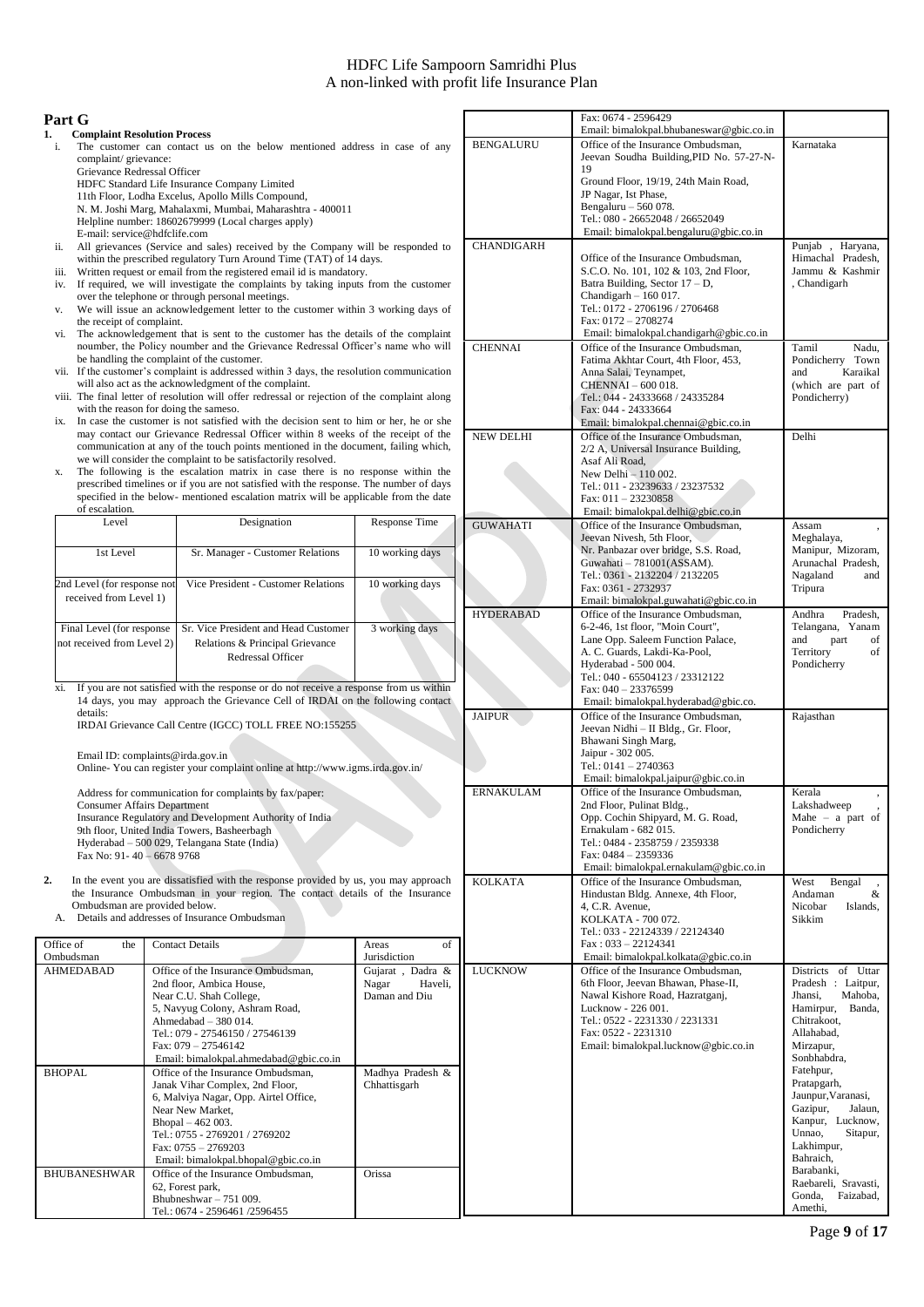|               |                                               | Kaushambi,                              |
|---------------|-----------------------------------------------|-----------------------------------------|
|               |                                               | Balrampur,<br>Basti,                    |
|               |                                               | Ambedkarnagar,                          |
|               |                                               | Sultanpur,                              |
|               |                                               | Maharajgang,<br>Santkabirnagar,         |
|               |                                               | Azamgarh,                               |
|               |                                               | Kushinagar,                             |
|               |                                               | Gorkhpur, Deoria,                       |
|               |                                               | Mau,<br>Ghazipur,                       |
|               |                                               | Ballia,<br>Chandauli,                   |
|               |                                               | Sidharathnagar.                         |
| <b>MUMBAI</b> | Office of the Insurance Ombudsman,            | Mumbai<br>Goa,                          |
|               | 3rd Floor, Jeevan Seva Annexe,                | Metropolitan                            |
|               | S. V. Road, Santacruz (W),                    | Region excluding                        |
|               | Mumbai - 400 054.                             | Navi Mumbai<br>&                        |
|               | Tel.: 022 - 26106552 / 26106960               | Thane                                   |
|               | Fax: $022 - 26106052$                         |                                         |
|               | Email: bimalokpal.mumbai@gbic.co.in           |                                         |
|               | Office of the Insurance Ombudsman,            | Bihar<br>and                            |
|               | 1st Floor, Kalpana Arcade Building,,          | Jharkhand                               |
| <b>PATNA</b>  | Bazar Samiti Road,                            |                                         |
|               | Bahadurpur,                                   |                                         |
|               | Patna 800 006.                                |                                         |
|               | Tel.: 0612-2680952                            |                                         |
|               | Email id: bimalokpal.patna@gbic.co.in.        |                                         |
|               | Office of the Insurance Ombudsman,            | State of Uttaranchal                    |
| <b>NOIDA</b>  | Bhagwan Sahai Palace<br>4th Floor, Main Road, | and the following<br>Districts of Uttar |
|               | Naya Bans, Sector 15,                         | Pradesh:                                |
|               | Distt: Gautam Buddh Nagar,                    | Agra,<br>Aligarh,                       |
|               | U.P-201301.                                   | Bagpat,<br>Bareilly,                    |
|               | Tel.: 0120-2514250 / 2514252 / 2514253        | Bijnor,<br>Budaun,                      |
|               | Email: bimalokpal.noida@gbic.co.in            | Bulandshehar, Etah,                     |
|               |                                               | Kanooj, Mainpuri,                       |
|               |                                               | Mathura,<br>Meerut,                     |
|               |                                               | Moradabad,                              |
|               |                                               | Muzaffarnagar,                          |
|               |                                               | Pilibhit,<br>Oraiyya,                   |
|               |                                               | Etawah.                                 |
|               |                                               | Farrukhabad,                            |
|               |                                               | Firozbad,                               |
|               |                                               | Gautambodhanagar,                       |
|               |                                               | Ghaziabad, Hardoi,                      |
|               |                                               | Shahjahanpur,<br>Hapur,<br>Shamli,      |
|               |                                               | Rampur, Kashganj,                       |
|               |                                               | Sambhal, Amroha,                        |
|               |                                               | Hathras,                                |
|               |                                               | Kanshiramnagar,                         |
|               |                                               | Saharanpur.                             |
| <b>PUNE</b>   | Office of the Insurance Ombudsman,            | Maharashtra<br>Area                     |
|               | Jeevan Darshan Bldg., 3rd Floor,              | of Navi Mumbai                          |
|               | C.T.S. No.s. 195 to 198.                      | Thane<br>and                            |
|               | N.C. Kelkar Road, Narayan Peth,               | excluding Mumbai                        |
|               | Pune $-411$ 030.                              | Metropolitan                            |
|               | Tel.: 020-41312555                            | Region                                  |
|               | Email: Bimalokpal.pune@gbic.co.in             |                                         |

#### B. Power of Ombudsman-

The Ombudsman may receive and consider-

- i. complaints under rule 13 of Redressal of Public Grievances Rules , 1998;
- ii. any partial or total repudiation of claims by the Company;
- iii. any dispute in regard to Premium paid or payable in terms of the Policy; iv. any dispute on the legal construction of the Policy insofar as such disputes relate to claims;
- v. delay in settlement of claims;
- vi. non issue of any insurance document to customers after receipt of Premium.
- C. Manner in which complaint is to be made -
- i. Policyholder who has a grievance against the Company, may himself or through his legal heirs make a complaint in writing to the Ombudsman within whose jurisdiction the branch or office of the Company complained against is located.
- ii. The complaint shall be in writing duly signed by the complainant or through his legal heirs and shall state clearly the name and address of the complainant, the name of the branch or office of the Company against which the complaint is made, the fact giving rise to complaint supported by documents, if any, relied on by the complainant, the nature and extent of the loss caused to the complainant and the relief sought from the Ombudsman.
- iii. No complaint to the Ombudsman shall lie unless
	- The complainant had before making a complaint to the Ombudsman made a written representation to the Company named in the complaint and either the Company had rejected the complaint or the complainant had not received any reply within a period of one month after the Company received his representation or the complainant is not satisfied with the reply given to him by the Company;
	- The complaint is made not later than one year after the Company had rejected the representation or sent its final reply on the representation of the complainant; and
	- The complaint is not on the same subject-matter, for which any proceedings before any court, or Consumer Forum or arbitrator is pending or were so earlier.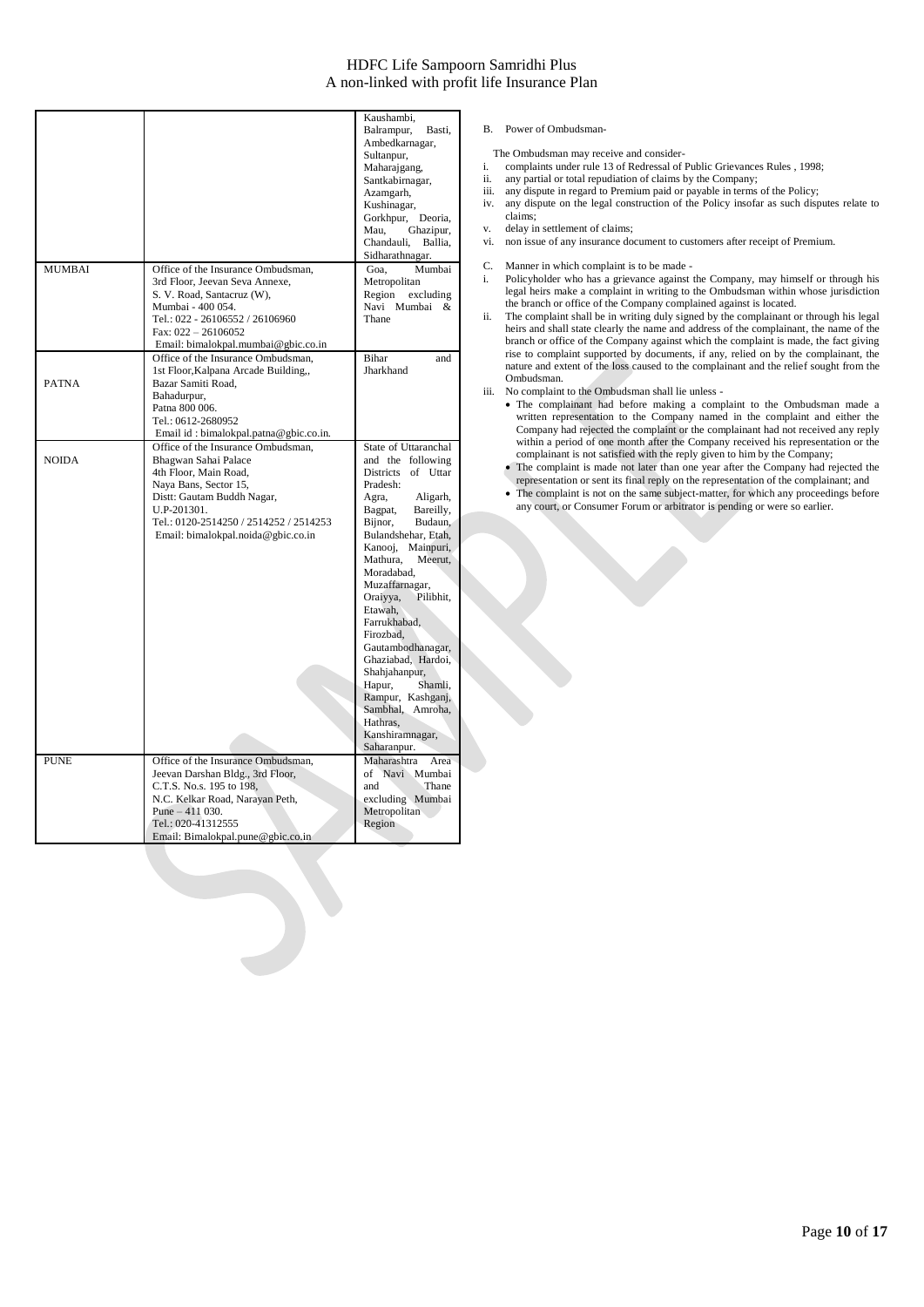### **Appendix 1: Guaranteed Surrender Value Factors Guaranteed Surrender Value Factors as percentage of Premiums paid** (a) Guaranteed Surrender Value (GSV) Factors as percentage of premiums paid.

|                         |                        | GSV Factors (% of cumulative premiums) |
|-------------------------|------------------------|----------------------------------------|
| <b>Policy Year</b>      | Age at entry $\leq 50$ | Age at entry $>= 51$                   |
| $\overline{\mathbf{c}}$ | 15%                    | 15%                                    |
| 3                       | 30%                    | 30%                                    |
| $\overline{\mathbf{4}}$ | 50%                    | 50%                                    |
| 5                       | 50%                    | 50%                                    |
| 6                       | 50%                    | 50%                                    |
| $\tau$                  | 50%                    | 50%                                    |
| 8                       | 55%                    | 55%                                    |
| 9                       | 55%                    | 55%                                    |
| 10                      | 55%                    | 55%                                    |
| 11                      | 55%                    | 55%                                    |
| 12                      | 65%                    | 60%                                    |
| 13                      | 65%                    | 60%                                    |
| 14                      | 65%                    | 60%                                    |
| 15                      | 65%                    | 60%                                    |
| 16                      | 75%                    | 65%                                    |
| 17                      | 75%                    | 65%                                    |
| 18                      | 75%                    | 65%                                    |
| 19                      | 75%                    | 65%                                    |
| 20                      | 80%                    | 70%                                    |
| 21                      | 80%                    | 70%                                    |
| 22                      | 80%                    | 70%                                    |
| 23                      | 80%                    | 70%                                    |
| 24                      | 80%                    | 70%                                    |
| 25                      | 80%                    | 70%                                    |
| 26                      | 80%                    | 70%                                    |
| 27                      | 80%                    | 70%                                    |
| 28                      | 80%                    | 70%                                    |
| 29                      | 80%                    | 70%                                    |
| 30                      | 80%                    | 70%                                    |
| 31                      | 80%                    | 70%                                    |
| 32                      | 80%                    | 70%                                    |
| 33                      | 80%                    | 70%                                    |
| 34                      | 80%                    | 70%                                    |
| 35                      | 80%                    | 70%                                    |
| 36                      | 80%                    | 70%                                    |
| 37                      | 80%                    | 70%                                    |
| 38                      | 80%                    | 70%                                    |
| 39                      | 80%                    | 70%                                    |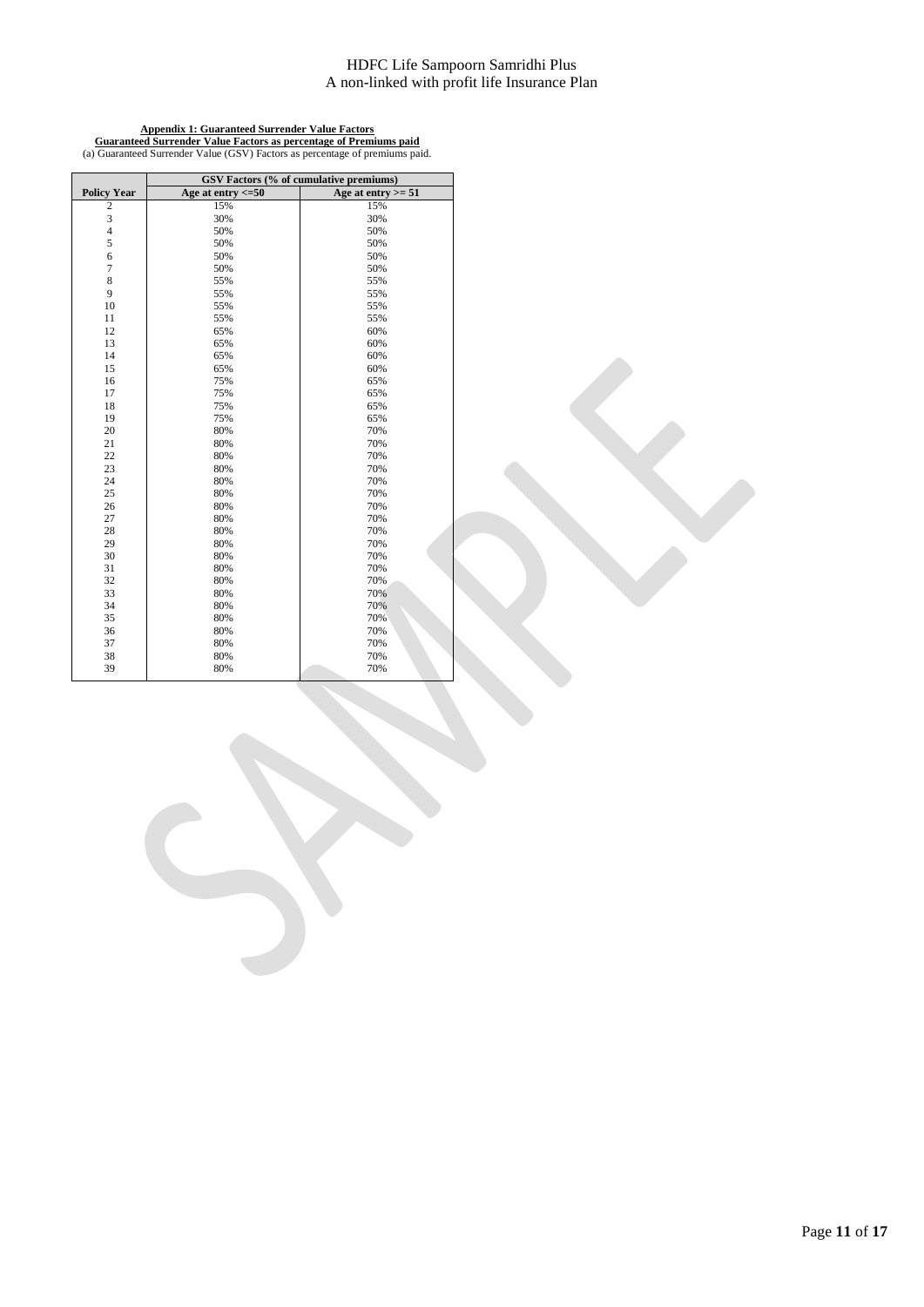### **Guaranteed Surrender Value (GSV) Factors as percentage of accrued bonuses/ Guaranteed Additions**

| Policy<br>Year<br>15<br>16<br>17<br>18<br>19<br>22<br>25<br>28<br>29<br>30<br>32<br>33<br>37<br>38<br>39<br>20<br>21<br>23<br>24<br>26<br>27<br>31<br>34<br>35<br>36<br>0%<br>0%<br>0%<br>0%<br>0%<br>0%<br>0%<br>0%<br>0%<br>0%<br>0%<br>0%<br>0%<br>0%<br>0%<br>0%<br>0%<br>0%<br>0%<br>0%<br>0%<br>0%<br>0%<br>0%<br>0%<br>1<br>$\overline{2}$<br>0%<br>0%<br>0%<br>0%<br>0%<br>0%<br>0%<br>0%<br>0%<br>0%<br>0%<br>0%<br>0%<br>0%<br>0%<br>0%<br>0%<br>0%<br>0%<br>0%<br>0%<br>0%<br>0%<br>0%<br>0%<br>5.6%<br>4.9%<br>3.7%<br>3.2%<br>2.8%<br>2.4%<br>0.9%<br>0.8%<br>0.7%<br>0.6%<br>0.5%<br>0.5%<br>0.3%<br>0.3%<br>0.3%<br>4.2%<br>2.1%<br>1.8%<br>1.6%<br>1.4%<br>1.2%<br>1.0%<br>0.4%<br>0.2%<br>0.2%<br>3<br>0.7%<br>0.3%<br>0.3%<br>6.4%<br>5.6%<br>4.9%<br>4.2%<br>3.7%<br>3.2%<br>2.8%<br>2.4%<br>2.1%<br>1.8%<br>1.6% 1.4%<br>1.2%<br>1.0%<br>0.9%<br>0.8%<br>0.6%<br>$0.5\%$ 0.5%<br>0.4%<br>0.3%<br>0.2%<br>5.6%<br>0.4%<br>5<br>7.4%<br>6.4%<br>4.9%<br>4.2%<br>3.7%<br>3.2%<br>2.8%<br>2.4%<br>2.1%<br>1.8% 1.6%<br>1.2%<br>1.0%<br>0.9%<br>0.8%<br>0.7%<br>$0.6\%$ 0.5%<br>0.5%<br>0.3%<br>0.3%<br>0.3%<br>1.4%<br>8.5%<br>0.9%<br>0.8%<br>0.5%<br>0.5%<br>0.3%<br>0.3%<br>7.4%<br>6.4%<br>5.6%<br>4.9%<br>4.2%<br>$3.7\%$ 3.2\% 2.8\% 2.4\%<br>2.1% 1.8%<br>1.4%<br>1.2%<br>1.0%<br>$0.7\%$ 0.6%<br>0.4%<br>1.6%<br>6<br>8.5%<br>7.4%<br>5.6%<br>4.9%<br>0.9%<br>0.8% 0.7%<br>0.6%<br>0.5%<br>0.5%<br>0.4%<br>$\overline{7}$<br>9.8%<br>6.4%<br>4.2%<br>3.7%<br>3.2% 2.8%<br>2.4% 2.1%<br>1.8%<br>1.6%<br>1.4%<br>1.2%<br>1.0%<br>0.3% | 40<br>0%<br>0%<br>0.2%<br>0.2%<br>0.2%<br>0.3%<br>0.3%<br>0.3%<br>0.4%<br>0.5%<br>0.5%<br>0.6%<br>0.7% |
|-------------------------------------------------------------------------------------------------------------------------------------------------------------------------------------------------------------------------------------------------------------------------------------------------------------------------------------------------------------------------------------------------------------------------------------------------------------------------------------------------------------------------------------------------------------------------------------------------------------------------------------------------------------------------------------------------------------------------------------------------------------------------------------------------------------------------------------------------------------------------------------------------------------------------------------------------------------------------------------------------------------------------------------------------------------------------------------------------------------------------------------------------------------------------------------------------------------------------------------------------------------------------------------------------------------------------------------------------------------------------------------------------------------------------------------------------------------------------------------------------------------------------------------------------------------|--------------------------------------------------------------------------------------------------------|
|                                                                                                                                                                                                                                                                                                                                                                                                                                                                                                                                                                                                                                                                                                                                                                                                                                                                                                                                                                                                                                                                                                                                                                                                                                                                                                                                                                                                                                                                                                                                                             |                                                                                                        |
|                                                                                                                                                                                                                                                                                                                                                                                                                                                                                                                                                                                                                                                                                                                                                                                                                                                                                                                                                                                                                                                                                                                                                                                                                                                                                                                                                                                                                                                                                                                                                             |                                                                                                        |
|                                                                                                                                                                                                                                                                                                                                                                                                                                                                                                                                                                                                                                                                                                                                                                                                                                                                                                                                                                                                                                                                                                                                                                                                                                                                                                                                                                                                                                                                                                                                                             |                                                                                                        |
|                                                                                                                                                                                                                                                                                                                                                                                                                                                                                                                                                                                                                                                                                                                                                                                                                                                                                                                                                                                                                                                                                                                                                                                                                                                                                                                                                                                                                                                                                                                                                             |                                                                                                        |
|                                                                                                                                                                                                                                                                                                                                                                                                                                                                                                                                                                                                                                                                                                                                                                                                                                                                                                                                                                                                                                                                                                                                                                                                                                                                                                                                                                                                                                                                                                                                                             |                                                                                                        |
|                                                                                                                                                                                                                                                                                                                                                                                                                                                                                                                                                                                                                                                                                                                                                                                                                                                                                                                                                                                                                                                                                                                                                                                                                                                                                                                                                                                                                                                                                                                                                             |                                                                                                        |
|                                                                                                                                                                                                                                                                                                                                                                                                                                                                                                                                                                                                                                                                                                                                                                                                                                                                                                                                                                                                                                                                                                                                                                                                                                                                                                                                                                                                                                                                                                                                                             |                                                                                                        |
|                                                                                                                                                                                                                                                                                                                                                                                                                                                                                                                                                                                                                                                                                                                                                                                                                                                                                                                                                                                                                                                                                                                                                                                                                                                                                                                                                                                                                                                                                                                                                             |                                                                                                        |
| 0.7%<br>0.6%<br>11.3% 9.8%<br>8.5%<br>7.4%<br>6.4%<br>5.6%<br>4.9% 4.2%<br>3.7% 3.2%<br>2.8% 2.4%<br>2.1%<br>1.8%<br>1.6%<br>1.4%<br>1.2%<br>1.0%<br>0.9% 0.8%<br>0.5%<br>0.5%<br>0.4%                                                                                                                                                                                                                                                                                                                                                                                                                                                                                                                                                                                                                                                                                                                                                                                                                                                                                                                                                                                                                                                                                                                                                                                                                                                                                                                                                                      |                                                                                                        |
| 13.0% 11.3% 9.8%<br>8.5%<br>7.4%<br>5.6% 4.9%<br>0.8%<br>0.7%<br>0.5%<br>6.4%<br>4.2% 3.7%<br>3.2% 2.8%<br>2.4%<br>2.1%<br>1.8%<br>1.6%<br>1.2%<br>1.0% 0.9%<br>0.6%<br>0.5%<br>9<br>1.4%                                                                                                                                                                                                                                                                                                                                                                                                                                                                                                                                                                                                                                                                                                                                                                                                                                                                                                                                                                                                                                                                                                                                                                                                                                                                                                                                                                   |                                                                                                        |
| 14.9% 13.0% 11.3% 9.8%<br>8.5% 7.4%<br>0.9%<br>0.8%<br>0.7%<br>6.4% 5.6% 4.9% 4.2%<br>3.7% 3.2%<br>2.8% 2.4%<br>2.1%<br>1.8%<br>1.6%<br>1.2%<br>1.0%<br>0.6%<br>0.5%<br><b>10</b><br>1.4%                                                                                                                                                                                                                                                                                                                                                                                                                                                                                                                                                                                                                                                                                                                                                                                                                                                                                                                                                                                                                                                                                                                                                                                                                                                                                                                                                                   |                                                                                                        |
| 17.2% 14.9% 13.0% 11.3% 9.8%<br>8.5%<br>7.4%<br>5.6% 4.9%<br>2.8%<br>0.9%<br>0.8%<br>0.7%<br>6.4%<br>4.2% 3.7%<br>3.2%<br>2.4%<br>2.1%<br>1.8%<br>1.6%<br>1.4%<br>1.2%<br>1.0%<br>0.6%<br>-11                                                                                                                                                                                                                                                                                                                                                                                                                                                                                                                                                                                                                                                                                                                                                                                                                                                                                                                                                                                                                                                                                                                                                                                                                                                                                                                                                               |                                                                                                        |
| 19.7% 17.2% 14.9% 13.0% 11.3% 9.8%<br>8.5%<br>0.7%<br>7.4%<br>6.4% 5.6%<br>4.9% 4.2%<br>3.7% 3.2%<br>2.8%<br>2.4%<br>2.1%<br>1.8%<br>$1.6\%$<br>1.4%<br>1.2%<br>1.0%<br>0.9%<br>0.8%<br><b>12</b>                                                                                                                                                                                                                                                                                                                                                                                                                                                                                                                                                                                                                                                                                                                                                                                                                                                                                                                                                                                                                                                                                                                                                                                                                                                                                                                                                           |                                                                                                        |
| 22.7% 19.7% 17.2% 14.9% 13.0% 11.3% 9.8% 8.5%<br>0.9%<br>7.4%<br>6.4%<br>5.6% 4.9%<br>4.2%<br>3.7%<br>3.2%<br>2.1%<br>1.8%<br>1.2%<br>1.0%<br>0.8%<br>13<br>2.8%<br>2.4%<br>1.6%<br>1.4%<br>26.1% 22.7% 19.7% 17.2% 14.9% 13.0% 11.3% 9.8% 8.5% 7.4%<br>0.9%<br>6.4% 5.6%<br>4.9%<br>4.2%<br>3.7%<br>3.2%<br>2.8%<br>2.4% 2.1% 1.8%<br>1.6%<br>1.4%<br>1.2%<br>1.0%                                                                                                                                                                                                                                                                                                                                                                                                                                                                                                                                                                                                                                                                                                                                                                                                                                                                                                                                                                                                                                                                                                                                                                                         | 0.8%                                                                                                   |
| 14<br>30.0% 26.1% 22.7% 19.7% 17.2% 14.9% 13.0% 11.3% 9.8% 8.5%<br>4.9%<br>7.4% 6.4%<br>5.6%<br>4.2%<br>3.7%<br>3.2%<br>2.8%<br>2.4% 2.1%<br>1.8%<br>1.6%<br>1.4%<br>1.2%<br>1.0%<br>15                                                                                                                                                                                                                                                                                                                                                                                                                                                                                                                                                                                                                                                                                                                                                                                                                                                                                                                                                                                                                                                                                                                                                                                                                                                                                                                                                                     | 0.9%                                                                                                   |
| 30.0% 26.1% 22.7% 19.7% 17.2% 14.9% 13.0% 11.3% 9.8%<br>8.5% 7.4%<br>6.4%<br>5.6%<br>4.9%<br>4.2%<br>3.7%<br>2.8% 2.4%<br>2.1%<br>1.8%<br>1.6%<br>1.4%<br>1.2%<br><b>16</b><br>3.2%                                                                                                                                                                                                                                                                                                                                                                                                                                                                                                                                                                                                                                                                                                                                                                                                                                                                                                                                                                                                                                                                                                                                                                                                                                                                                                                                                                         | 1.0%                                                                                                   |
| 30.0% 26.1% 22.7% 19.7% 17.2% 14.9% 13.0% 11.3% 9.8% 8.5%<br>6.4%<br>5.6%<br>2.1%<br>17<br>7.4%<br>4.9%<br>4.2%<br>3.7%<br>3.2% 2.8%<br>2.4%<br>1.8%<br>1.6%<br>1.4%                                                                                                                                                                                                                                                                                                                                                                                                                                                                                                                                                                                                                                                                                                                                                                                                                                                                                                                                                                                                                                                                                                                                                                                                                                                                                                                                                                                        | 1.2%                                                                                                   |
| 30.0% 26.1% 22.7% 19.7% 17.2% 14.9% 13.0% 11.3% 9.8%<br>8.5% 7.4%<br>18<br>6.4%<br>5.6%<br>4.9%<br>4.2% 3.7%<br>3.2%<br>2.8%<br>2.4%<br>2.1%<br>1.8%<br>1.6%                                                                                                                                                                                                                                                                                                                                                                                                                                                                                                                                                                                                                                                                                                                                                                                                                                                                                                                                                                                                                                                                                                                                                                                                                                                                                                                                                                                                | 1.4%                                                                                                   |
| 19<br>30.0% 26.1% 22.7% 19.7% 17.2% 14.9% 13.0% 11.3% 9.8% 8.5%<br>7.4%<br>2.8%<br>2.1%<br>6.4%<br>5.6%<br>4.9%<br>4.2% 3.7%<br>3.2%<br>2.4%<br>1.8%                                                                                                                                                                                                                                                                                                                                                                                                                                                                                                                                                                                                                                                                                                                                                                                                                                                                                                                                                                                                                                                                                                                                                                                                                                                                                                                                                                                                        | 1.6%                                                                                                   |
| 20<br>30.0% 26.1% 22.7% 19.7% 17.2% 14.9% 13.0% 11.3% 9.8%<br>8.5%<br>7.4%<br>6.4%<br>5.6% 4.9% 4.2%<br>3.7%<br>3.2%<br>2.8%<br>2.4%<br>2.1%                                                                                                                                                                                                                                                                                                                                                                                                                                                                                                                                                                                                                                                                                                                                                                                                                                                                                                                                                                                                                                                                                                                                                                                                                                                                                                                                                                                                                | 1.8%                                                                                                   |
| 21<br>30.0% 26.1% 22.7% 19.7% 17.2% 14.9% 13.0% 11.3% 9.8%<br>3.7%<br>8.5%<br>7.4%<br>6.4%<br>5.6% 4.9%<br>4.2%<br>3.2%<br>2.8%<br>2.4%                                                                                                                                                                                                                                                                                                                                                                                                                                                                                                                                                                                                                                                                                                                                                                                                                                                                                                                                                                                                                                                                                                                                                                                                                                                                                                                                                                                                                     | 2.1%                                                                                                   |
| 22<br>30.0% 26.1% 22.7% 19.7% 17.2% 14.9% 13.0% 11.3% 9.8%<br>4.2%<br>8.5%<br>7.4% 6.4% 5.6%<br>4.9%<br>3.7%<br>3.2%<br>2.8%                                                                                                                                                                                                                                                                                                                                                                                                                                                                                                                                                                                                                                                                                                                                                                                                                                                                                                                                                                                                                                                                                                                                                                                                                                                                                                                                                                                                                                | 2.4%                                                                                                   |
| 23<br>30.0% 26.1% 22.7% 19.7% 17.2% 14.9% 13.0% 11.3% 9.8%<br>4.9%<br>8.5% 7.4% 6.4%<br>5.6%<br>4.2%<br>3.7%<br>3.2%                                                                                                                                                                                                                                                                                                                                                                                                                                                                                                                                                                                                                                                                                                                                                                                                                                                                                                                                                                                                                                                                                                                                                                                                                                                                                                                                                                                                                                        | 2.8%                                                                                                   |
| 24<br>30.0% 26.1% 22.7% 19.7% 17.2% 14.9% 13.0% 11.3% 9.8% 8.5% 7.4%<br>6.4%<br>5.6%<br>4.9%<br>4.2%<br>3.7%                                                                                                                                                                                                                                                                                                                                                                                                                                                                                                                                                                                                                                                                                                                                                                                                                                                                                                                                                                                                                                                                                                                                                                                                                                                                                                                                                                                                                                                | 3.2%                                                                                                   |
| 25<br>30.0% 26.1% 22.7% 19.7% 17.2% 14.9% 13.0% 11.3% 9.8% 8.5%<br>6.4%<br>7.4%<br>5.6%<br>4.9%<br>4.2%                                                                                                                                                                                                                                                                                                                                                                                                                                                                                                                                                                                                                                                                                                                                                                                                                                                                                                                                                                                                                                                                                                                                                                                                                                                                                                                                                                                                                                                     | 3.7%                                                                                                   |
| 26<br>30.0% 26.1% 22.7% 19.7% 17.2% 14.9% 13.0% 11.3% 9.8% 8.5%<br>7.4%<br>6.4%<br>5.6%<br>4.9%                                                                                                                                                                                                                                                                                                                                                                                                                                                                                                                                                                                                                                                                                                                                                                                                                                                                                                                                                                                                                                                                                                                                                                                                                                                                                                                                                                                                                                                             | 4.2%                                                                                                   |
| 30.0% 26.1% 22.7% 19.7% 17.2% 14.9% 13.0% 11.3% 9.8%<br>8.5%<br>27<br>7.4%<br>6.4% 5.6%                                                                                                                                                                                                                                                                                                                                                                                                                                                                                                                                                                                                                                                                                                                                                                                                                                                                                                                                                                                                                                                                                                                                                                                                                                                                                                                                                                                                                                                                     | 4.9%                                                                                                   |
|                                                                                                                                                                                                                                                                                                                                                                                                                                                                                                                                                                                                                                                                                                                                                                                                                                                                                                                                                                                                                                                                                                                                                                                                                                                                                                                                                                                                                                                                                                                                                             |                                                                                                        |
| 30.0% 26.1% 22.7% 19.7% 17.2% 14.9% 13.0% 11.3% 9.8% 8.5% 7.4% 6.4%<br>28                                                                                                                                                                                                                                                                                                                                                                                                                                                                                                                                                                                                                                                                                                                                                                                                                                                                                                                                                                                                                                                                                                                                                                                                                                                                                                                                                                                                                                                                                   | 5.6%                                                                                                   |
|                                                                                                                                                                                                                                                                                                                                                                                                                                                                                                                                                                                                                                                                                                                                                                                                                                                                                                                                                                                                                                                                                                                                                                                                                                                                                                                                                                                                                                                                                                                                                             |                                                                                                        |
| 30.0% 26.1% 22.7% 19.7% 17.2% 14.9% 13.0% 11.3% 9.8% 8.5% 7.4%<br>29                                                                                                                                                                                                                                                                                                                                                                                                                                                                                                                                                                                                                                                                                                                                                                                                                                                                                                                                                                                                                                                                                                                                                                                                                                                                                                                                                                                                                                                                                        | 6.4%                                                                                                   |
|                                                                                                                                                                                                                                                                                                                                                                                                                                                                                                                                                                                                                                                                                                                                                                                                                                                                                                                                                                                                                                                                                                                                                                                                                                                                                                                                                                                                                                                                                                                                                             |                                                                                                        |
| 30.0% 26.1% 22.7% 19.7% 17.2% 14.9% 13.0% 11.3% 9.8% 8.5%<br>30                                                                                                                                                                                                                                                                                                                                                                                                                                                                                                                                                                                                                                                                                                                                                                                                                                                                                                                                                                                                                                                                                                                                                                                                                                                                                                                                                                                                                                                                                             | 7.4%                                                                                                   |
|                                                                                                                                                                                                                                                                                                                                                                                                                                                                                                                                                                                                                                                                                                                                                                                                                                                                                                                                                                                                                                                                                                                                                                                                                                                                                                                                                                                                                                                                                                                                                             |                                                                                                        |
| 31<br>30.0% 26.1% 22.7% 19.7% 17.2% 14.9% 13.0% 11.3% 9.8%                                                                                                                                                                                                                                                                                                                                                                                                                                                                                                                                                                                                                                                                                                                                                                                                                                                                                                                                                                                                                                                                                                                                                                                                                                                                                                                                                                                                                                                                                                  | 8.5%                                                                                                   |
|                                                                                                                                                                                                                                                                                                                                                                                                                                                                                                                                                                                                                                                                                                                                                                                                                                                                                                                                                                                                                                                                                                                                                                                                                                                                                                                                                                                                                                                                                                                                                             |                                                                                                        |
|                                                                                                                                                                                                                                                                                                                                                                                                                                                                                                                                                                                                                                                                                                                                                                                                                                                                                                                                                                                                                                                                                                                                                                                                                                                                                                                                                                                                                                                                                                                                                             |                                                                                                        |
| 30.0% 26.1% 22.7% 19.7% 17.2% 14.9% 13.0% 11.3% 9.8%<br>32                                                                                                                                                                                                                                                                                                                                                                                                                                                                                                                                                                                                                                                                                                                                                                                                                                                                                                                                                                                                                                                                                                                                                                                                                                                                                                                                                                                                                                                                                                  |                                                                                                        |
|                                                                                                                                                                                                                                                                                                                                                                                                                                                                                                                                                                                                                                                                                                                                                                                                                                                                                                                                                                                                                                                                                                                                                                                                                                                                                                                                                                                                                                                                                                                                                             |                                                                                                        |
| 33<br>30.0% 26.1% 22.7% 19.7% 17.2% 14.9% 13.0% 11.3%                                                                                                                                                                                                                                                                                                                                                                                                                                                                                                                                                                                                                                                                                                                                                                                                                                                                                                                                                                                                                                                                                                                                                                                                                                                                                                                                                                                                                                                                                                       |                                                                                                        |
|                                                                                                                                                                                                                                                                                                                                                                                                                                                                                                                                                                                                                                                                                                                                                                                                                                                                                                                                                                                                                                                                                                                                                                                                                                                                                                                                                                                                                                                                                                                                                             |                                                                                                        |
| 34<br>30.0% 26.1% 22.7% 19.7% 17.2% 14.9% 13.0%                                                                                                                                                                                                                                                                                                                                                                                                                                                                                                                                                                                                                                                                                                                                                                                                                                                                                                                                                                                                                                                                                                                                                                                                                                                                                                                                                                                                                                                                                                             |                                                                                                        |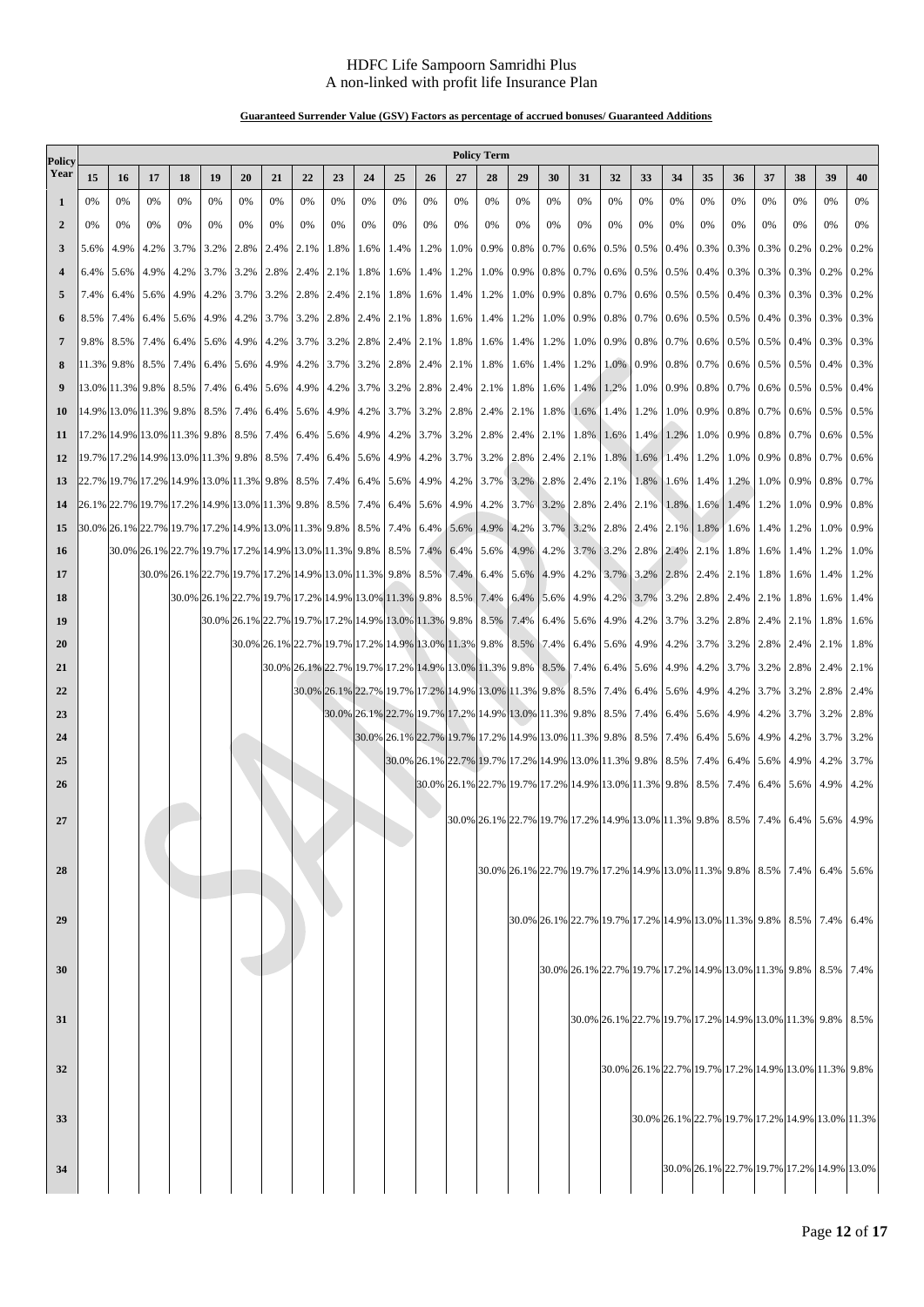

Note: This would only be payable once the Policy has acquired a Guaranteed Surrender Value.

For the purpose of calculation of Surrender Value, the Premiums shall exclude any underwriting extra premiums, any loadings for modal premiums and any taxes paid such as Service Tax and other levies.

|                  |      |      |      |      |      |      |      |      |      |      |      |      | special surrender value |                    |     |     |     |     |       |     |     |     |     |       |     |     |
|------------------|------|------|------|------|------|------|------|------|------|------|------|------|-------------------------|--------------------|-----|-----|-----|-----|-------|-----|-----|-----|-----|-------|-----|-----|
| Policy           |      |      |      |      |      |      |      |      |      |      |      |      |                         | <b>Policy Term</b> |     |     |     |     |       |     |     |     |     |       |     |     |
| Year             | 15   | 16   | 17   | 18   | 19   | 20   | 21   | 22   | 23   | 24   | 25   | 26   | 27                      | 28                 | 29  | 30  | 31  | 32  | 33    | 34  | 35  | 36  | 37  | 38    | 39  | 40  |
| 1                | 0%   | 0%   | 0%   | 0%   | 0%   | 0%   | 0%   | 0%   | 0%   | 0%   | 0%   | 0%   | 0%                      | 0%                 | 0%  | 0%  | 0%  | 0%  | 0%    | 0%  | 0%  | 0%  | 0%  | 0%    | 0%  | 0%  |
| $\mathbf{2}$     | 0%   | 0%   | 0%   | 0%   | 0%   | 0%   | 0%   | 0%   | 0%   | 0%   | 0%   | 0%   | 0%                      | 0%                 | 0%  | 0%  | 0%  | 0%  | $0\%$ | 0%  | 0%  | 0%  | 0%  | $0\%$ | 0%  | 0%  |
| 3                | 43%  | 42%  | 39%  | 36%  | 35%  | 33%  | 30%  | 30%  | 27%  | 25%  | 25%  | 23%  | 21%                     | 21%                | 19% | 18% | 18% | 16% | 15%   | 15% | 14% | 13% | 12% | 12%   | 11% | 10% |
| $\boldsymbol{4}$ | 51%  | 50%  | 47%  | 43%  | 42%  | 39%  | 36%  | 36%  | 33%  | 31%  | 30%  | 28%  | 26%                     | 25%                | 23% | 22% | 21% | 20% | 18%   | 18% | 16% | 15% | 15% | 14%   | 13% | 13% |
| 5                | 62%  | 60%  | 56%  | 52%  | 51%  | 47%  | 44%  | 43%  | 40%  | 37%  | 36%  | 33%  | 31%                     | 30%                | 28% | 26% | 25% | 23% | 22%   | 21% | 20% | 18% | 18% | 17%   | 15% | 15% |
| 6                | 67%  | 65%  | 60%  | 56%  | 55%  | 51%  | 47%  | 46%  | 43%  | 40%  | 39%  | 36%  | 33%                     | 33%                | 30% | 28% | 27% | 25% | 23%   | 23% | 21% | 20% | 19% | 18%   | 17% | 16% |
| $\overline{7}$   | 72%  | 70%  | 65%  | 60%  | 59%  | 55%  | 51%  | 50%  | 46%  | 43%  | 42%  | 39%  | 36%                     | 35%                | 33% | 30% | 30% | 27% | 25%   | 25% | 23% | 21% | 21% | 19%   | 18% | 18% |
| 8                | 78%  | 76%  | 70%  | 65%  | 64%  | 59%  | 55%  | 54%  | 50%  | 46%  | 45%  | 42%  | 39%                     | 38%                | 35% | 33% | 32% | 30% | 27%   | 27% | 25% | 23% | 23% | 21%   | 19% | 19% |
| 9                | 84%  | 82%  | 76%  | 70%  | 69%  | 64%  | 59%  | 58%  | 54%  | 50%  | 49%  | 45%  | 42%                     | 41%                | 38% | 35% | 34% | 32% | 30%   | 29% | 27% | 25% | 24% | 23%   | 21% | 20% |
| 10               | 91%  | 89%  | 82%  | 76%  | 75%  | 69%  | 64%  | 63%  | 58%  | 54%  | 53%  | 49%  | 45%                     | 44%                | 41% | 38% | 37% | 34% | 32%   | 31% | 29% | 27% | 26% | 24%   | 23% | 22% |
| 11               | 92%  | 91%  | 89%  | 82%  | 81%  | 75%  | 69%  | 68%  | 63%  | 58%  | 57%  | 53%  | 49%                     | 48%                | 44% | 41% | 40% | 37% | 34%   | 34% | 31% | 29% | 28% | 26%   | 24% | 24% |
| 12               | 94%  | 92%  | 91%  | 89%  | 87%  | 81%  | 75%  | 73%  | 68%  | 63%  | 62%  | 57%  | 53%                     | 52%                | 48% | 44% | 43% | 40% | 37%   | 37% | 34% | 31% | 31% | 28%   | 26% | 26% |
| 13               | 96%  | 94%  | 92%  | 91%  | 89%  | 87%  | 81%  | 79%  | 73%  | 68%  | 66%  | 62%  | 57%                     | 56%                | 52% | 48% | 47% | 43% | 40%   | 39% | 37% | 34% | 33% | 31%   | 28% | 28% |
| 14               | 98%  | 96%  | 94%  | 92%  | 91%  | 89%  | 87%  | 85%  | 79%  | 73%  | 72%  | 66%  | 62%                     | 60%                | 56% | 52% | 51% | 47% | 43%   | 43% | 39% | 37% | 36% | 33%   | 31% | 30% |
| 15               | 100% | 98%  | 96%  | 94%  | 92%  | 91%  | 89%  | 87%  | 85%  | 79%  | 77%  | 72%  | 66%                     | 65%                | 60% | 56% | 55% | 51% | 47%   | 46% | 43% | 39% | 39% | 36%   | 33% | 33% |
| 16               |      | 100% | 98%  | 96%  | 94%  | 92%  | 91%  | 89%  | 87%  | 85%  | 84%  | 77%  | 72%                     | 70%                | 65% | 60% | 59% | 55% | 51%   | 50% | 46% | 43% | 42% | 39%   | 36% | 35% |
| 17               |      |      | 100% | 98%  | 96%  | 94%  | 92%  | 91%  | 89%  | 87%  | 85%  | 84%  | 77%                     | 76%                | 70% | 65% | 64% | 59% | 55%   | 54% | 50% | 46% | 45% | 42%   | 39% | 38% |
| 18               |      |      |      | 100% | 98%  | 96%  | 94%  | 92%  | 91%  | 89%  | 87%  | 85%  | 84%                     | 82%                | 76% | 70% | 69% | 64% | 59%   | 58% | 54% | 50% | 49% | 45%   | 42% | 41% |
| 19               |      |      |      |      | 100% | 98%  | 96%  | 94%  | 92%  | 91%  | 89%  | 87%  | 85%                     | 84%                | 82% | 76% | 74% | 69% | 64%   | 63% | 58% | 54% | 53% | 49%   | 45% | 44% |
| 20               |      |      |      |      |      | 100% | 98%  | 96%  | 94%  | 92%  | 91%  | 89%  | 87%                     | 85%                | 84% | 82% | 80% | 74% | 69%   | 68% | 63% | 58% | 57% | 53%   | 49% | 48% |
| 21               |      |      |      |      |      |      | 100% | 98%  | 96%  | 94%  | 92%  | 91%  | 89%                     | 87%                | 85% | 84% | 82% | 80% | 74%   | 73% | 68% | 63% | 61% | 57%   | 53% | 52% |
| 22               |      |      |      |      |      |      |      | 100% | 98%  | 96%  | 94%  | 92%  | 91%                     | 89%                | 87% | 85% | 84% | 82% | 80%   | 79% | 73% | 68% | 66% | 61%   | 57% | 56% |
| 23               |      |      |      |      |      |      |      |      | 100% | 98%  | 96%  | 94%  | 92%                     | 91%                | 89% | 87% | 85% | 84% | 82%   | 80% | 79% | 73% | 72% | 66%   | 61% | 60% |
| 24               |      |      |      |      |      |      |      |      |      | 100% | 98%  | 96%  | 94%                     | 92%                | 91% | 89% | 87% | 85% | 84%   | 82% | 80% | 79% | 77% | 72%   | 66% | 65% |
| 25               |      |      |      |      |      |      |      |      |      |      | 100% | 98%  | 96%                     | 94%                | 92% | 91% | 89% | 87% | 85%   | 84% | 82% | 80% | 79% | 77%   | 72% | 70% |
| 26               |      |      |      |      |      |      |      |      |      |      |      | 100% | 98%                     | 96%                | 94% | 92% | 91% | 89% | 87%   | 85% | 84% | 82% | 80% | 79%   | 77% | 76% |
| 27               |      |      |      |      |      |      |      |      |      |      |      |      | 100%                    | 98%                | 96% | 94% | 92% | 91% | 89%   | 87% | 85% | 84% | 82% | 80%   | 79% | 77% |
| 28               |      |      |      |      |      |      |      |      |      |      |      |      |                         | 100%               | 98% | 96% | 94% | 92% | 91%   | 89% | 87% | 85% | 84% | 82%   | 80% | 79% |

A**ppendix 2 Special Surrender Value**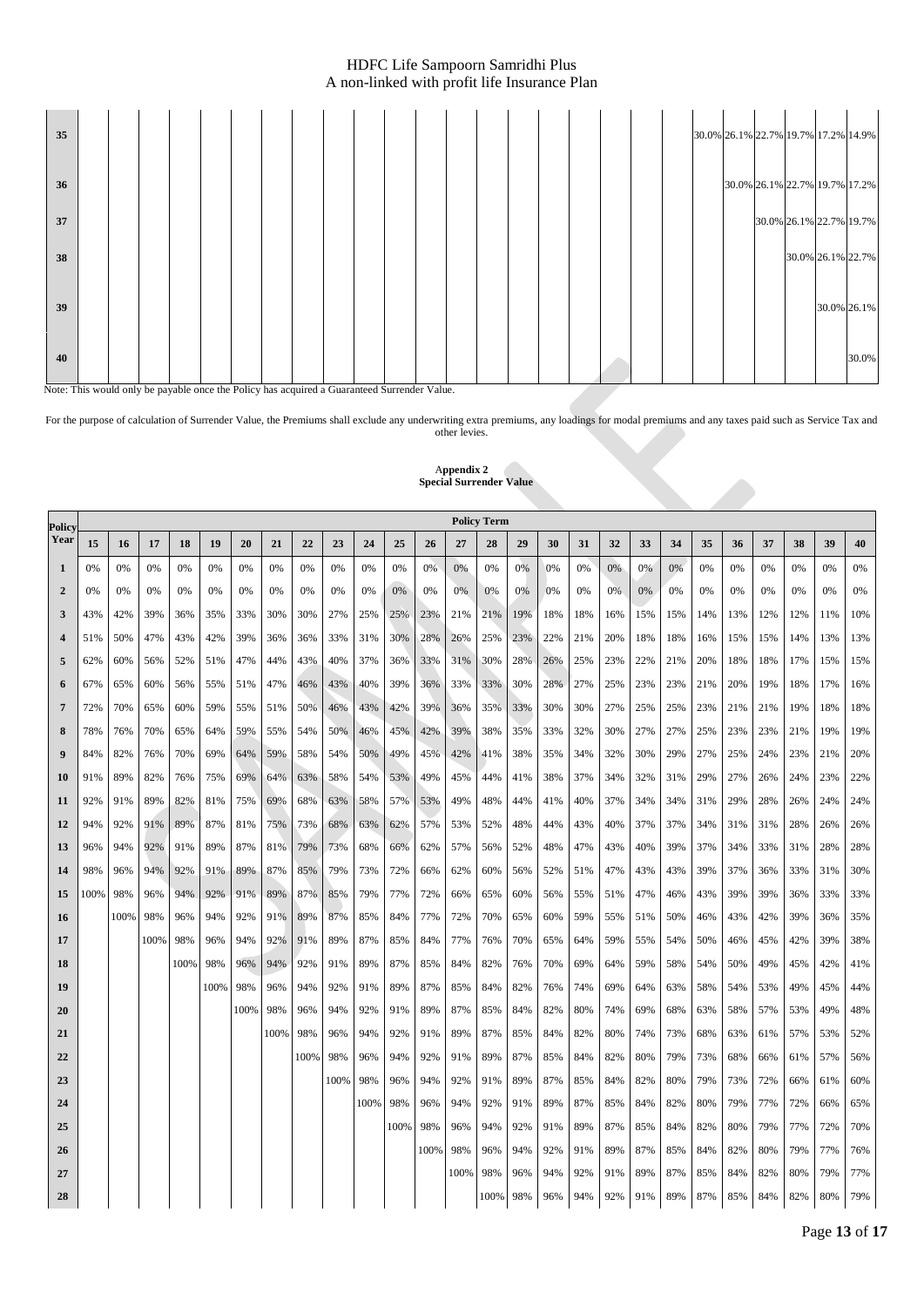| 29 |  |  |  |  |  |  |  | 100% | 98%      | 96%  | 94%      | 92%      | 91%      | 89% | 87%          | 85%  | 84%      | 82%      | 80%  |
|----|--|--|--|--|--|--|--|------|----------|------|----------|----------|----------|-----|--------------|------|----------|----------|------|
| 30 |  |  |  |  |  |  |  |      | 100% 98% |      | 96%      | 94%      | 92%      | 91% | 89%          | 87%  | 85%      | 84%      | 82%  |
| 31 |  |  |  |  |  |  |  |      |          | 100% | 98%      | 96%      | 94%      | 92% | 91%          | 89%  | 87%      | 85%      | 84%  |
| 32 |  |  |  |  |  |  |  |      |          |      | 100% 98% |          | 96%      | 94% | 92%          | 91%  | 89%      | 87%      | 85%  |
| 33 |  |  |  |  |  |  |  |      |          |      |          | 100% 98% |          | 96% | 94% 92%      |      | 91%      | 89%      | 87%  |
| 34 |  |  |  |  |  |  |  |      |          |      |          |          | 100% 98% |     | 96% 94%      |      | 92% 91%  |          | 89%  |
| 35 |  |  |  |  |  |  |  |      |          |      |          |          |          |     | 100% 98% 96% |      | 94% 92%  |          | 91%  |
| 36 |  |  |  |  |  |  |  |      |          |      |          |          |          |     | 100% 98%     |      | 96% 94%  |          | 92%  |
| 37 |  |  |  |  |  |  |  |      |          |      |          |          |          |     |              | 100% | 98%      | 96%      | 94%  |
| 38 |  |  |  |  |  |  |  |      |          |      |          |          |          |     |              |      | 100% 98% |          | 96%  |
| 39 |  |  |  |  |  |  |  |      |          |      |          |          |          |     |              |      |          | 100% 98% |      |
| 40 |  |  |  |  |  |  |  |      |          |      |          |          |          |     |              |      |          |          | 100% |

Note: The SSV calculated using the above factors shall be payable if the Policy has already acquired a GSV and if the SSV is higher than GSV.

The SSV at the date of Surrender shall be calculated as:

Applicable SSV Factor x Paid-Up Value

Paid-Up Value = Paid-Up Sum Assured + Bonuses attached till the date of Surrender + Paid-Up Guaranteed Additions.

Depending on prevailing market conditions in the future, the factors may be updated.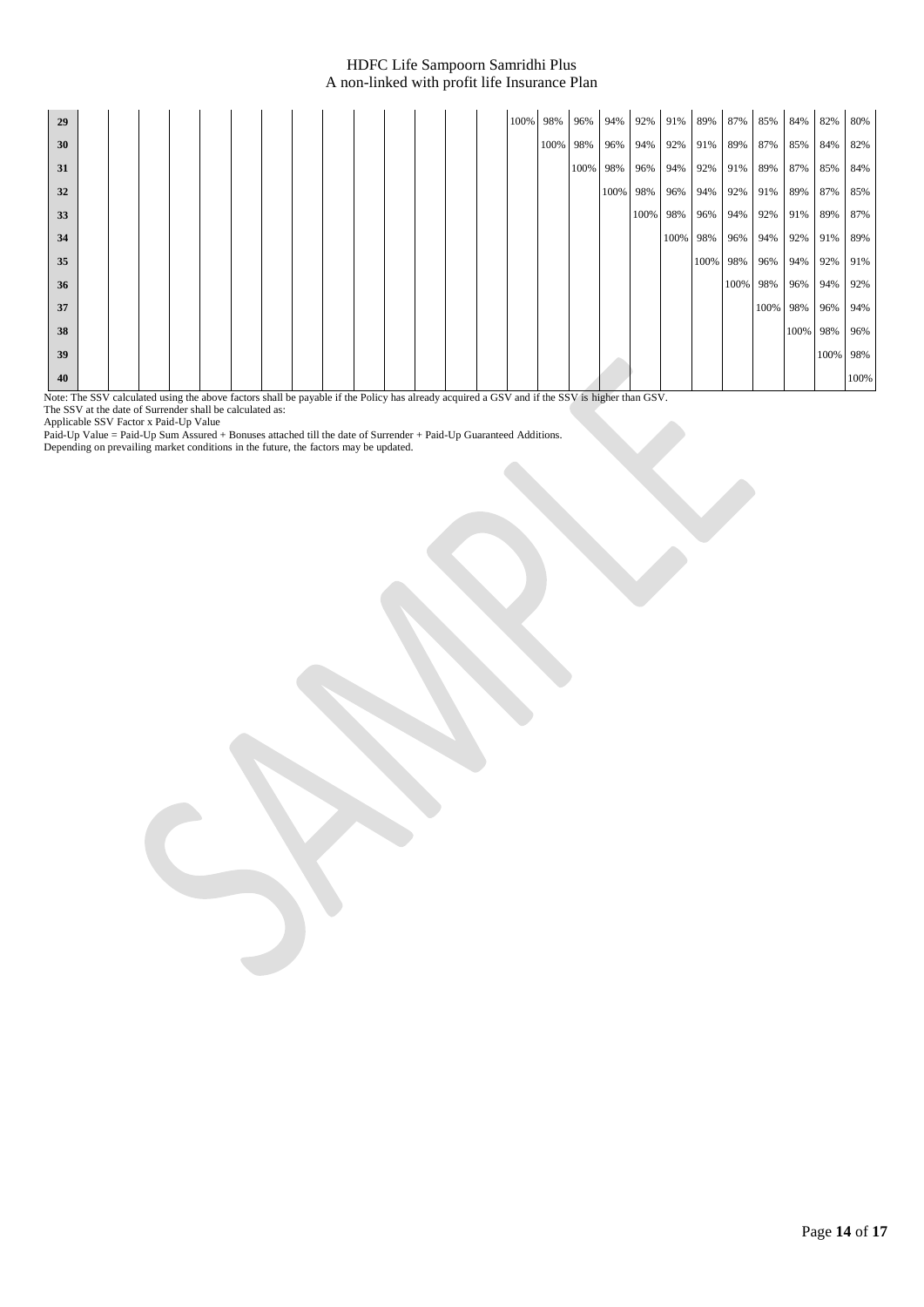#### **Annexure I**

#### **Section 38 - Assignment or Transfer of Insurance Policies**

Assignment or transfer of a policy should be in accordance with Section 38 of the Insurance Act, 1938 as amended by Insurance Laws (Amendment) Act, 2015 dated 23.03.2015. The extant provisions in this regard are as follows:

- This policy may be transferred/assigned, wholly or in part, with or without consideration.
- An Assignment may be effected in a policy by an endorsement upon the policy itself or by a separate instrument under notice to the Insurer.
- (3) The instrument of assignment should indicate the fact of transfer or assignment and the reasons for the assignment or transfer, antecedents of the assignee and terms on which assignment is made.
- (4) The assignment must be signed by the transferor or assignor or duly authorized agent and attested by at least one witness.
- (5) The transfer or assignment shall not be operative as against an insurer until a notice in writing of the transfer or assignment and either the said endorsement or instrument itself or copy there of certified to be correct by both transferor and transferee or their duly authorised agents have been delivered to the insurer.
- (6) Fee to be paid for assignment or transfer can be specified by the Authority through Regulations.
- (7) On receipt of notice with fee, the insurer should Grant a written acknowledgement of receipt of notice. Such notice shall be conclusive evidence against the insurer of duly receiving the notice.
- (8) If the insurer maintains one or more places of business, such notices shall be delivered only at the place where the policy is being serviced.
- The insurer may accept or decline to act upon any transfer or assignment or endorsement, if it has sufficient reasons to believe that it is a. not bonafide or b. not in the interest of the policyholder or c. not in public interest or d. is for the purpose of trading of the insurance nolicy.
- (10)Before refusing to act upon endorsement, the Insurer should record the reasons in writing and communicate the same in writing to Policyholder within 30 days from the date of policyholder giving a notice of transfer or assignment.
- (11)In case of refusal to act upon the endorsement by the Insurer, any person aggrieved by the refusal may prefer a claim to IRDAI within 30 days of receipt of the refusal letter from the Insurer.
- (12)The priority of claims of persons interested in an insurance policy would depend on the date on which the notices of assignment or transfer is delivered to the insurer; where there are more than one instruments of transfer or assignment, the priority will depend on dates of delivery of such notices. Any dispute in this regard as to priority should be referred to Authority.
- (13)Every assignment or transfer shall be deemed to be absolute assignment or transfer and the assignee or transferee shall be deemed to be absolute assignee or transferee, except **a.** where assignment or transfer is subject to terms and conditions of transfer or assignment OR **b**. where the transfer or assignment is made upon condition that **i**. the proceeds under the policy shall become payable to policyholder or nominee(s) in the event of assignee or transferee dying before the insured OR **ii.** the insured surviving the term of the policy Such conditional assignee will not be entitled to obtain a loan on policy or surrender the policy. This provision will prevail notwithstanding any law or custom having force of law which is contrary to the above position.
- (14) In other cases, the insurer shall, subject to terms and conditions of assignment, recognize the transferee or assignee named in the notice as the absolute transferee or assignee and such person **a.** shall be subject to all liabilities and equities to which the transferor or assignor was subject to at the date of transfer or assignment and **b.** may institute any proceedings in relation to the policy **c.** obtain loan under the policy or surrender the policy without obtaining the consent of the transferor or assignor or making him a party to the proceedings.
- (15) Any rights and remedies of an assignee or transferee of a life insurance policy under an assignment or transfer effected before commencement of the Insurance Laws (Amendment) Act, 2015 shall not be affected by this section.

**Disclaimer: This is not a comprehensive list of amendments of Insurance Laws (Amendment) Act, 2015 and only a simplified version prepared for general information. Policy Holders are advised to refer to Insurance Laws (Amendment) Act, 2015 dated 23.03.2015 for complete and accurate details.**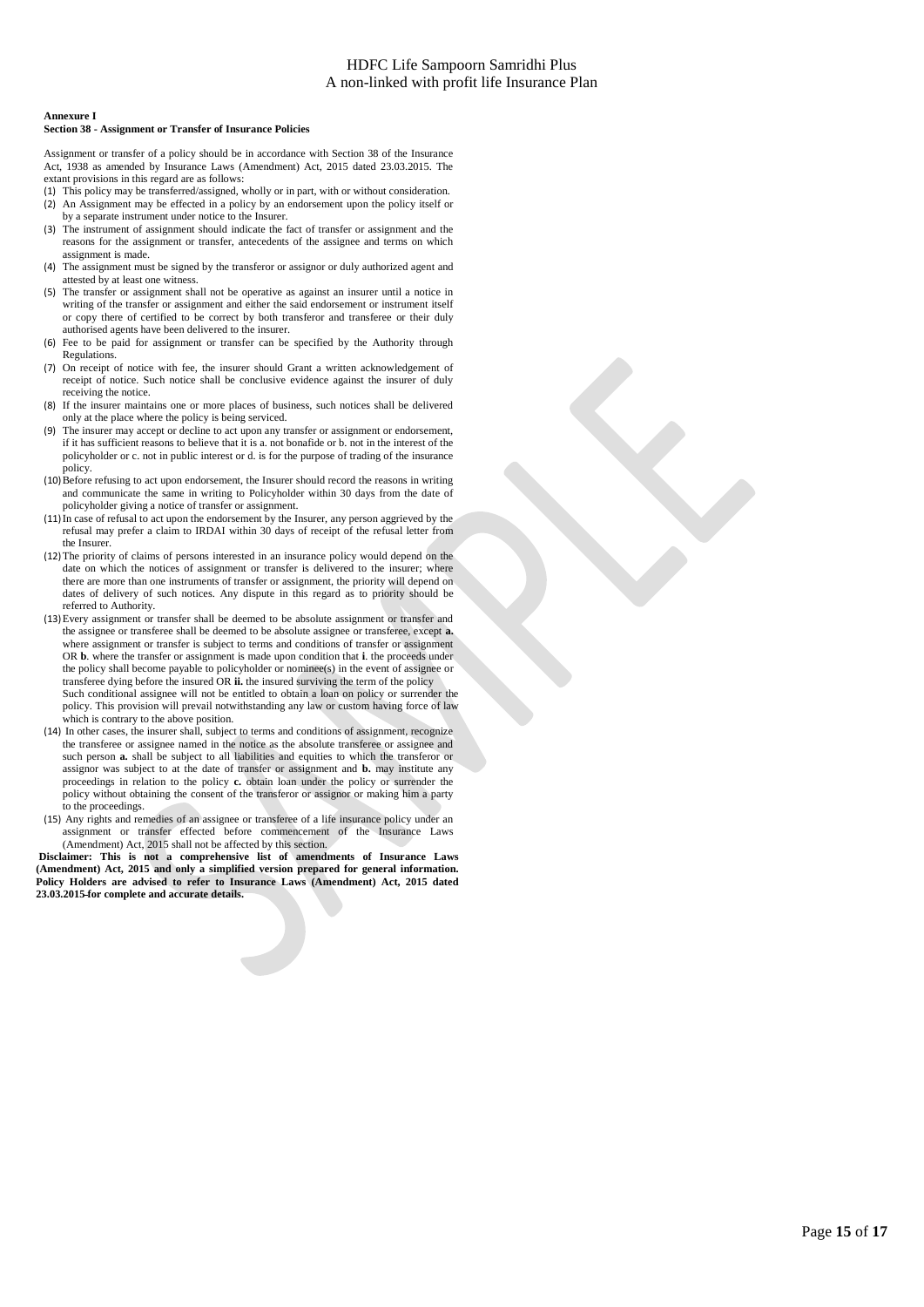#### **Annexure II**

#### **Section 39 - Nomination by policyholder**

Nomination of a life insurance Policy is as below in accordance with Section 39 of the Insurance Act, 1938 as amended by Insurance Laws (Amendment) Act, 2015 dated 23.03.2015. The extant provisions in this regard are as follows:

- (1) The policyholder of a life insurance on his own life may nominate a person or persons to whom money secured by the policy shall be paid in the event of his death.
- (2) Where the nominee is a minor, the policyholder may appoint any person to receive the money secured by the policy in the event of policyholder's death during the minority of the nominee. The manner of appointment to be laid down by the insurer.
- (3) Nomination can be made at any time before the maturity of the policy.
- (4) Nomination may be incorporated in the text of the policy itself or may be endorsed on the policy communicated to the insurer and can be registered by the insurer in the records relating to the policy.
- (5) Nomination can be cancelled or changed at any time before policy matures, by an endorsement or a further endorsement or a will as the case may be.
- (6) A notice in writing of Change or Cancellation of nomination must be delivered to the insurer for the insurer to be liable to such nominee. Otherwise, insurer will not be liable if a bonafide payment is made to the person named in the text of the policy or in the registered records of the insurer.
- (7) Fee to be paid to the insurer for registering change or cancellation of a nomination can be specified by the Authority through Regulations.
- (8) On receipt of notice with fee, the insurer should grant a written acknowledgement to the policyholder of having registered a nomination or cancellation or change thereof.
- (9) A transfer or assignment made in accordance with Section 38 shall automatically cancel the nomination except in case of assignment to the insurer or other transferee or assignee for purpose of loan or against security or its reassignment after repayment. In such case, the nomination will not get cancelled to the extent of insurer's or transferee's or assignee's interest in the policy. The nomination will get revived on repayment of the loan.
- (10)The right of any creditor to be paid out of the proceeds of any policy of life insurance shall not be affected by the nomination.
- (11)In case of nomination by policyholder whose life is insured, if the nominees die before the policyholder, the proceeds are payable to policyholder or his heirs or legal representatives or holder of succession certificate.
- (12)In case nominee(s) survive the person whose life is insured, the amount secured by the policy shall be paid to such survivor(s).
- (13)Where the policyholder whose life is insured nominates his **a.** parents or **b.** spouse or **c.** children or **d.** spouse and children **e.** or any of them the nominees are beneficially entitled to the amount payable by the insurer to the policyholder unless it is proved that policyholder could not have conferred such beneficial title on the nominee having regard to the nature of his title.
- (14)If nominee(s) die after the policyholder but before his share of the amount secured under the policy is paid, the share of the expired nominee(s) shall be payable to the heirs or legal representative of the nominee or holder of succession certificate of such nominee(s).
- (15)The provisions of sub-section 7 and 8 (13 and 14 above) shall apply to all life insurance policies maturing for payment after the commencement of Insurance Laws (Amendment) Act, 2015 (i.e 23.03.2015 ).
- (16)If policyholder dies after maturity but the proceeds and benefit of the policy has not been paid to him because of his death, his nominee(s) shall be entitled to the proceeds and benefit of the policy.
- (17)The provisions of Section 39 are not applicable to any life insurance policy to which Section 6 of Married Women's Property Act, 1874 applies or has at any time applied except where before or after Insurance Laws (Amendment) Act, 2015, a nomination is made in favour of spouse or children or spouse and children whether or not on the face of the policy it is mentioned that it is made under Section 39. Where nomination is intended to be made to spouse or children or spouse and children under Section 6 of MWP Act, it should be specifically mentioned on the policy. In such a case only, the provisions of Section 39 will not apply.

**Disclaimer: This is not a comprehensive list of amendments of Insurance Laws (Amendment) Act, 2015 and only a simplified version prepared for general information. Policy Holders are advised to refer to Insurance Laws (Amendment) Act, 2015 dated 23.03.2015 for complete and accurate details.**